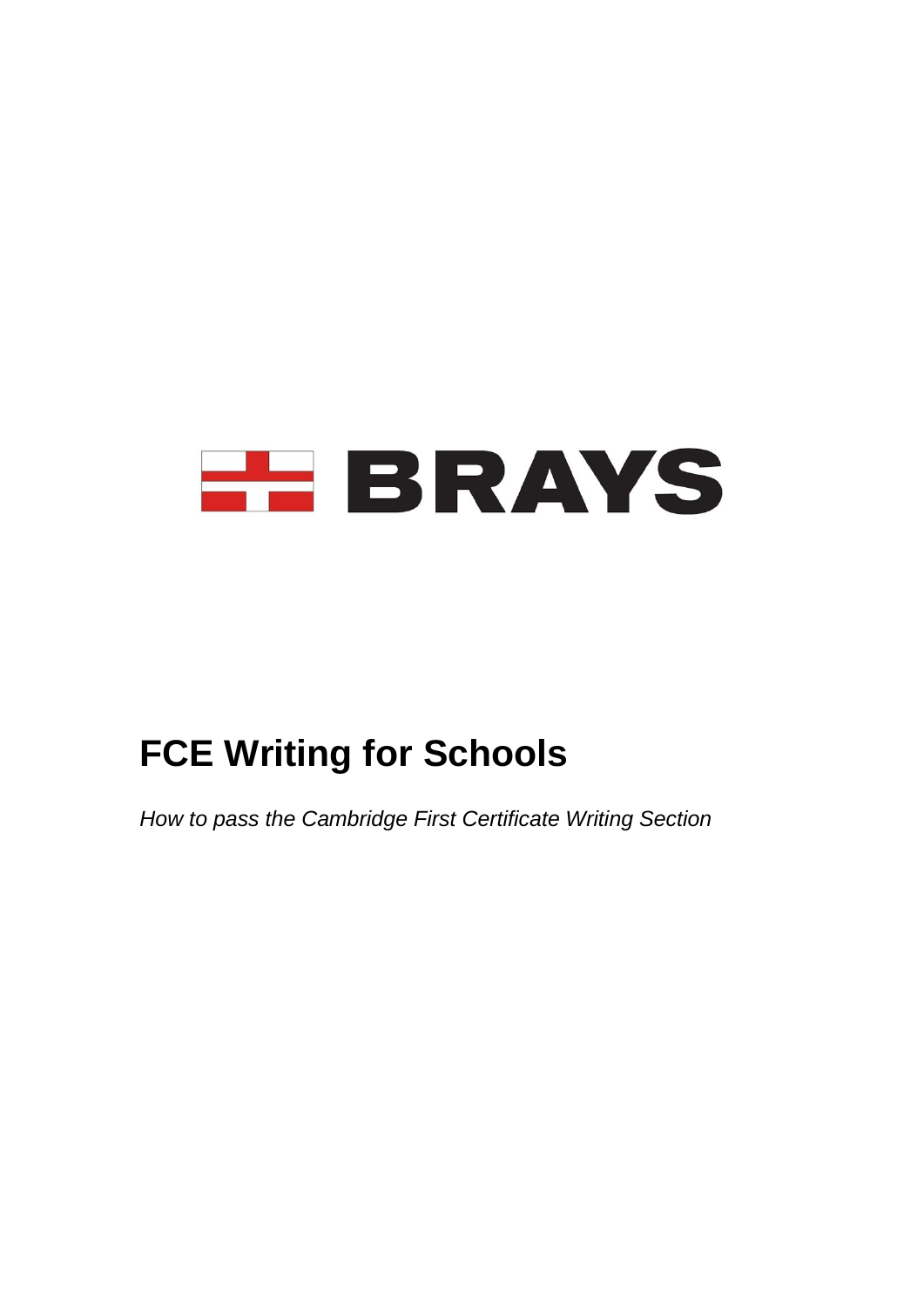

# Index:

| Sample questions (Writing formal letters and emails) 11    |  |
|------------------------------------------------------------|--|
|                                                            |  |
|                                                            |  |
|                                                            |  |
| Sample Questions (Writing Informal Letters and emails)  15 |  |
|                                                            |  |
|                                                            |  |
|                                                            |  |
|                                                            |  |
|                                                            |  |
|                                                            |  |
|                                                            |  |
|                                                            |  |
|                                                            |  |
|                                                            |  |
|                                                            |  |
|                                                            |  |
|                                                            |  |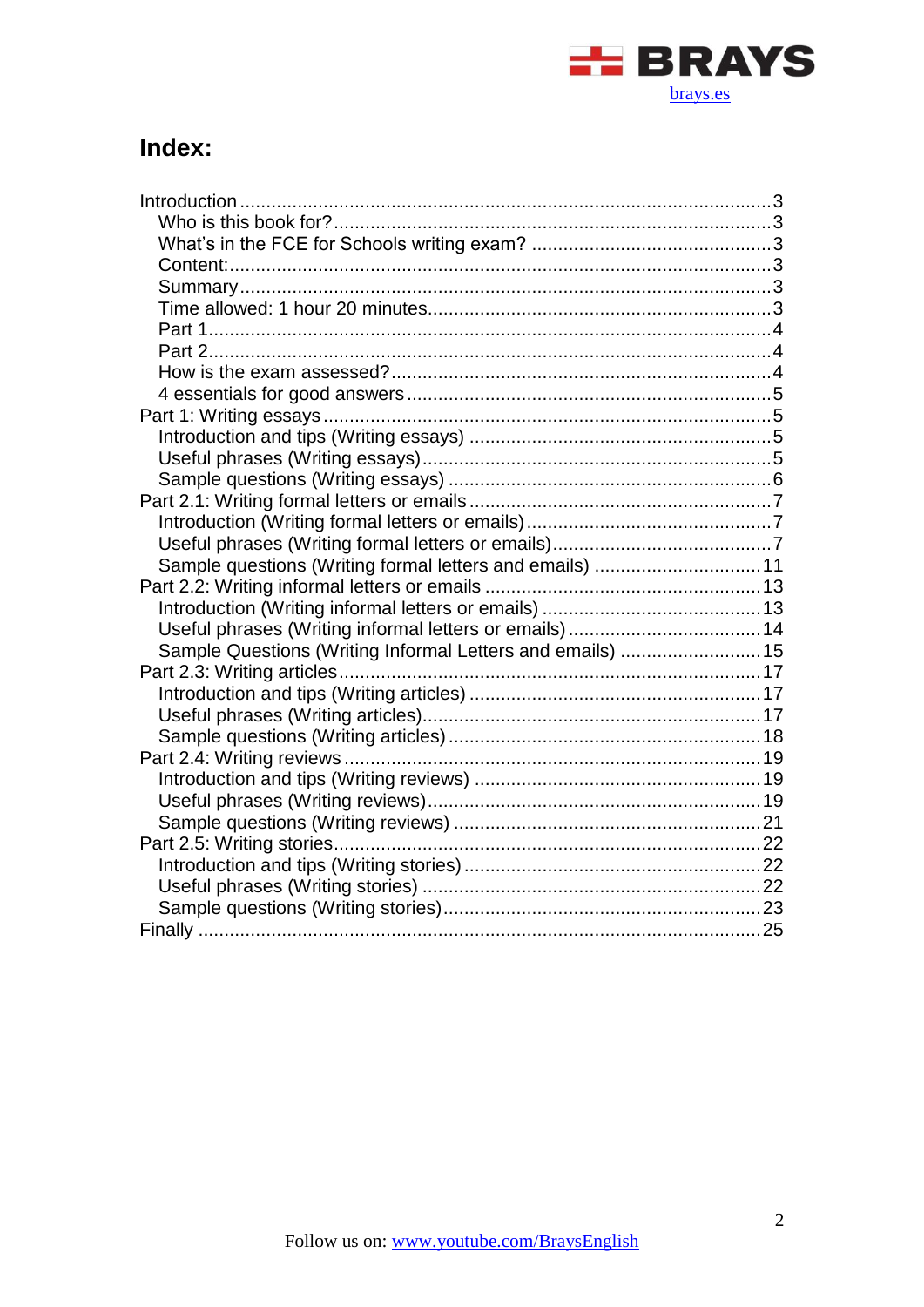

# <span id="page-2-0"></span>**Introduction**

# <span id="page-2-1"></span>**Who is this book for?**

This book is for **students** who want good marks in the writing section of the Cambridge Fist Certificate Exam (FCE). It is also useful for *any* Upper Intermediate student who would like to improve his or her writing.

It is also for **teachers.** Use it exactly as you like. Forward it to students. Print it out. Use it in class. It's completely up to you.

I hope you find it useful.

Enjoy your English and every success with exams.

Alan Bray

Santander, July 2016.

P.S. You can find other free materials to help you prepare for the B2 First Certificate Exam at the following website, [brays.es](http://brays.es/)

To buy a Complete FCE or FCE for Schools Online Course with 100 – 150 hours of Listening, Reading, and Use of English practise (including over 50 Exam Practice Papers) click [here.](https://brays.es/online/descripcion/) Simply practise and take the mock exams until you are sure of exam success.

Spanish speakers can [access this page.](https://brays.es/online/descripcion/)

# <span id="page-2-2"></span>**What's in the FCE for Schools writing exam?**

### <span id="page-2-3"></span>**Content:**

Students are required to produce two pieces of writing. The first piece is compulsory and will be an essay of 140–190 words. For the second, they can choose from an article, email/letter, essay, review or story of 140–190 words.

### <span id="page-2-4"></span>**Summary**

<span id="page-2-5"></span>**Time allowed:** 1 hour 20 minutes

**Number of parts:** 2

**Number of questions:** Part 1: one compulsory question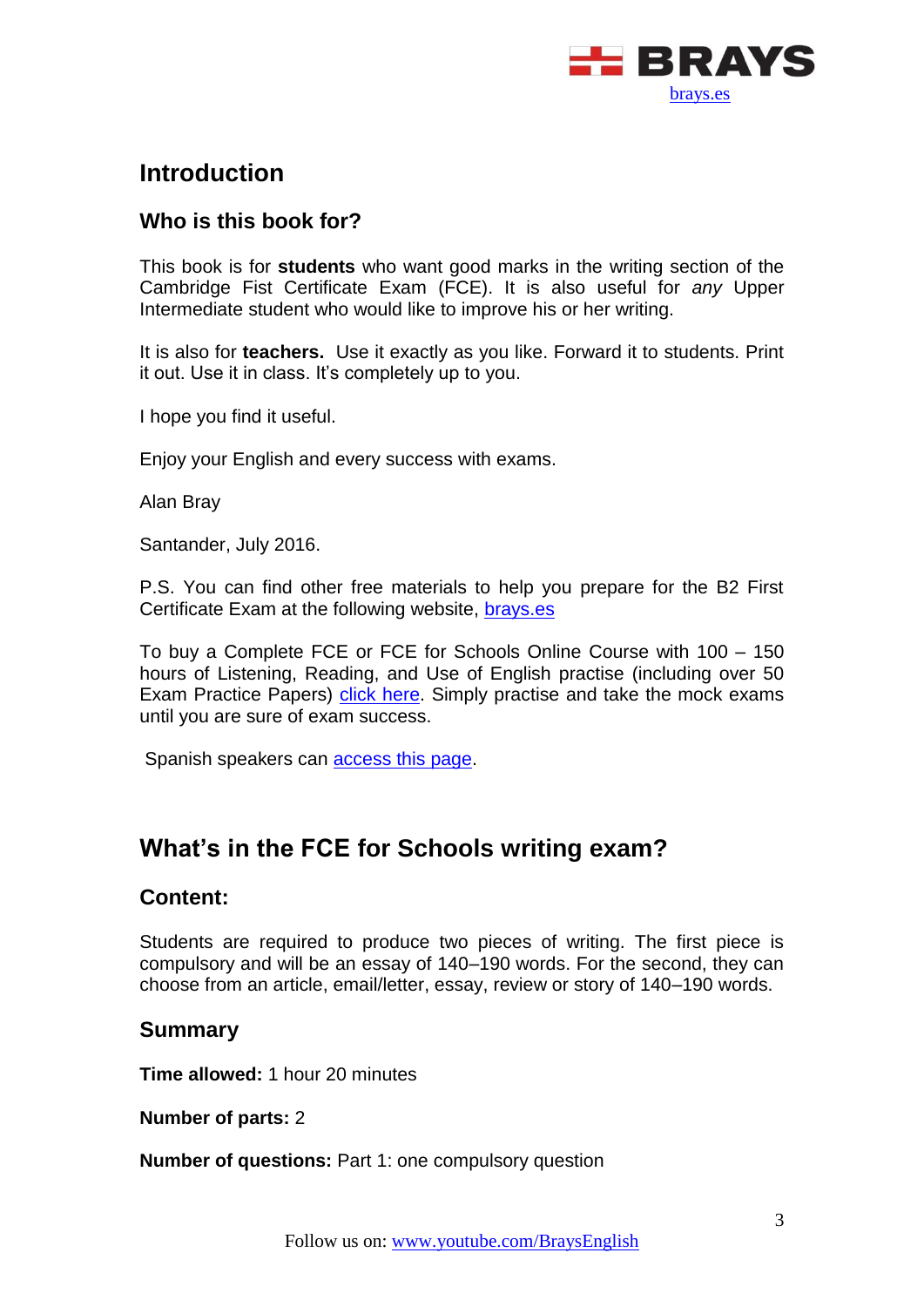

**Part 2:** one question from a choice of four, including one set text question

**Marks:** 20% of total

<span id="page-3-0"></span>**Types of task:** Article, email, essay, letter, review, story.

### **Part 1**

Students are given an essay title and two ideas. They write an essay giving their opinion about the title, using the ideas given and adding an idea of their own. The title will be a subject of general interest – students won't need any specialised knowledge.

**What do I have to practise?** Giving an opinion and providing reasons for that opinion.

**How many questions are there**? One compulsory question.

<span id="page-3-1"></span>**How much do I have to write?** 140–190 words.

#### **Part 2**

**What's in Part 2?** A choice of four questions. The answer students have to write will be one of the following: article, email/letter, essay, review, story.

**What do I have to practise?** Writing different types of text: articles, essays, letters/emails, reviews. Depending on the question, students will have to advise, compare, describe, explain, express opinions, justify and/or recommend something.

**How many questions are there?** Students choose one question from a choice of four, including one set text question.

**How much do I have to write?** 140–190 words

# <span id="page-3-2"></span>**How is the exam assessed?**

There are four assessment criteria for the Writing tasks:

**Content:** focuses on how well you have completed the task, in other words, if you have done what you were asked to do.

**Communicative Achievement:** focuses on how appropriate the writing is for the task (for example, is the style right for a magazine article?), and whether you have used the right register, for example formal or informal.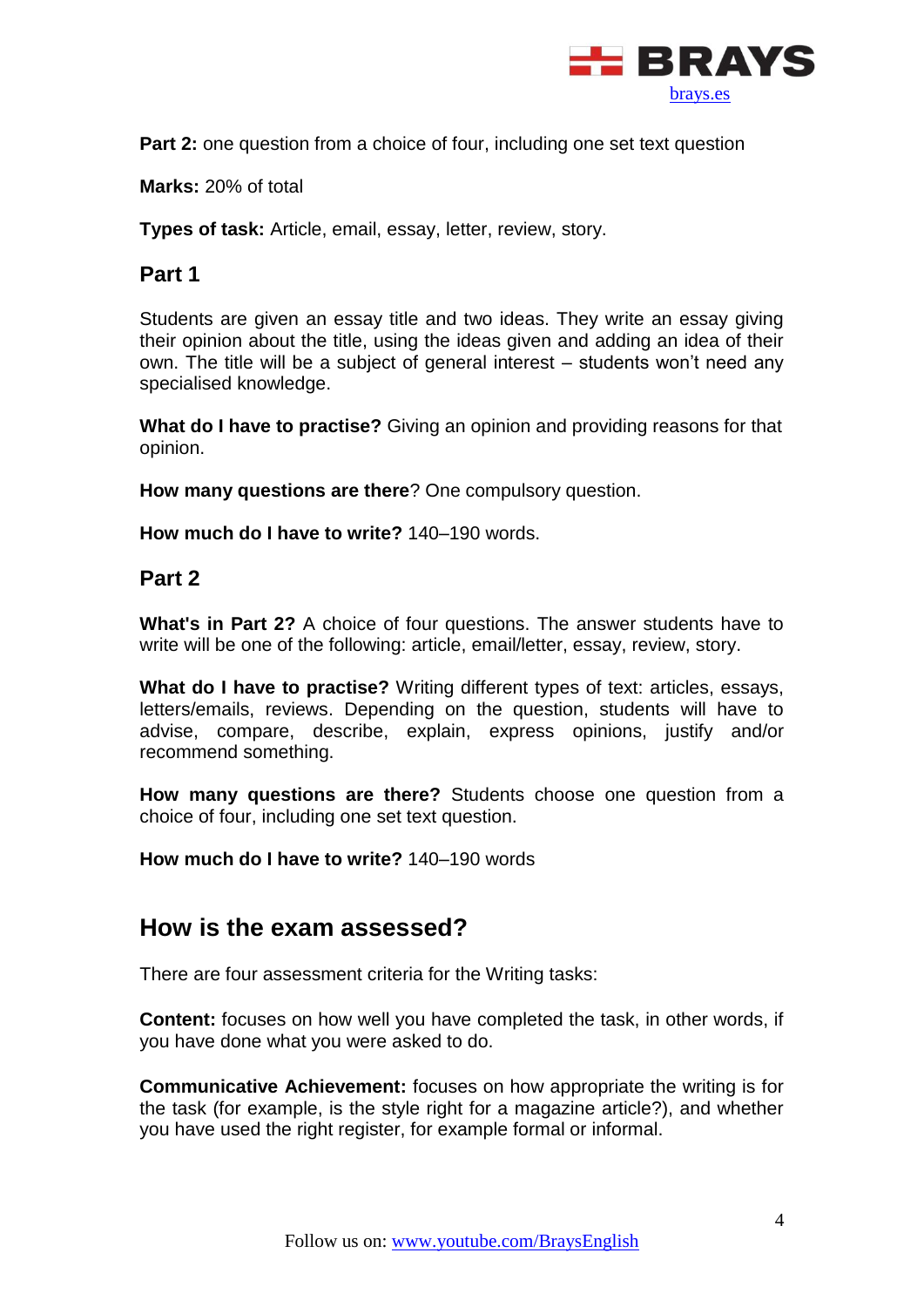

**Organisation**: focuses on the way you put together the piece of writing, in other words, if it's logical and ordered.

**Language:** focuses on vocabulary and grammar. This includes the range of language, as well as how accurate it is.

# <span id="page-4-0"></span>**4 essentials for good answers**

- 1. Answer the question
- 2. Plan
- 3. Use paragraphs
- 4. Revise your work

Make sure you answer the question exactly *and no more*.

It is essential to plan your writing. This should take at least 5 minutes to plan for each question.

In a relatively short piece of writing you will need 4 or 5 paragraphs. The first paragraph will be your introduction. Paragraphs 2, 3 and perhaps 4, will contain the body of your answer, and the last paragraph your concluding comments.

Allow at least 5 minutes for each question to check your answer. Look out for silly mistakes with tenses, word order, spellings etc.

# <span id="page-4-1"></span>**Part 1: Writing essays**

### <span id="page-4-2"></span>**Introduction and tips (Writing essays)**

- 1. ANSWER THE QUESTION.
- 2. PLAN your essay.
- 3. REVISE your essay to correct mistakes.
- 4. 4 or 5 PARAGRAPHS, with introduction and conclusion.
- The *first paragraph* should be a general introduction.
- In the *middle paragraphs* develop your arguments. Give reasons to support your argument. Use a variety of discussive words and phrases. Give examples where possible. Use formal language. Don't use contractions (we're, I've etc.)
- The *final paragraph* is the best place to express your opinion clearly.

### <span id="page-4-3"></span>**Useful phrases (Writing essays)**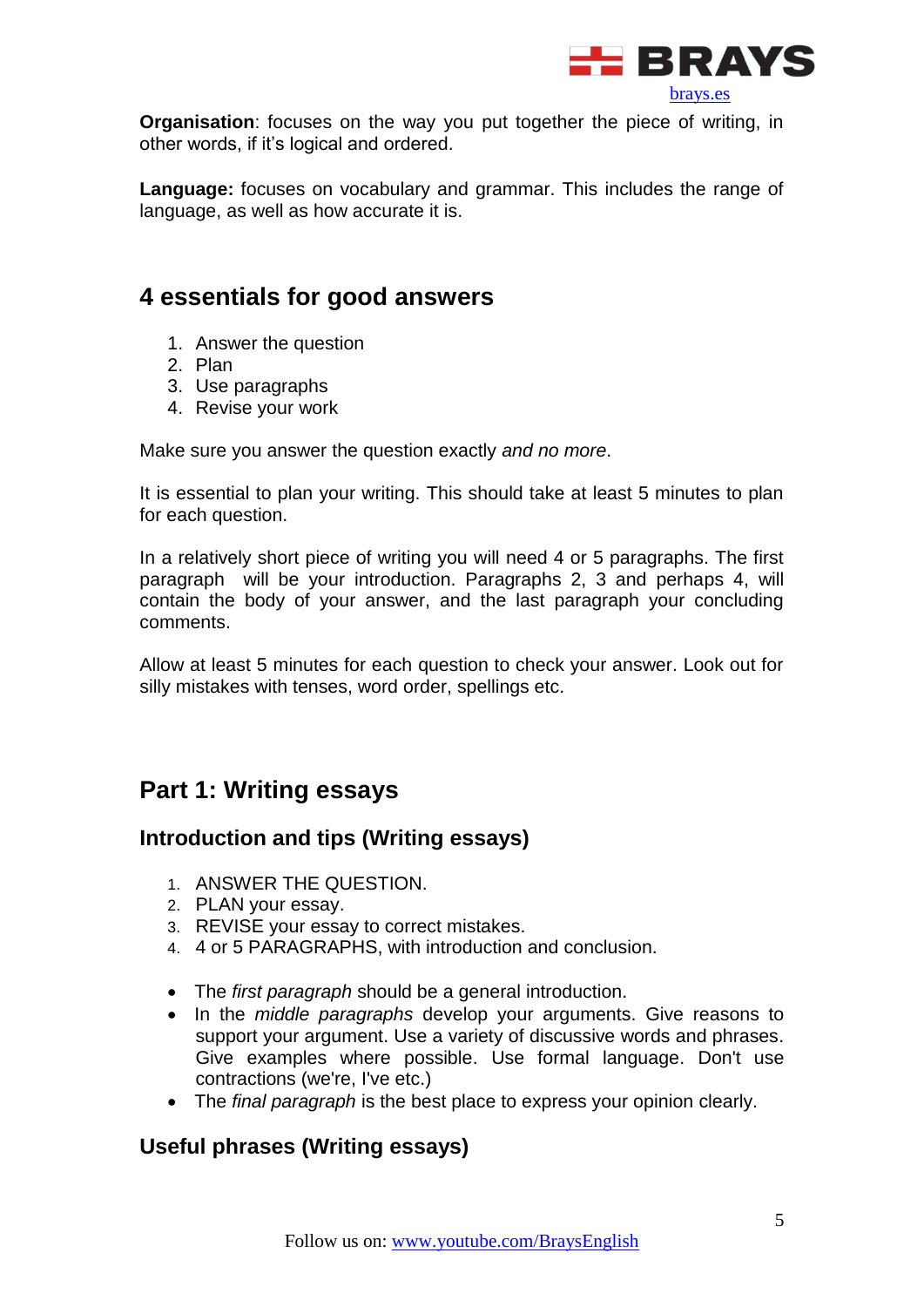

#### **Presenting two advantages or disadvantages together:**

- *not only … but … also*
- *not only … but also*

#### **Presenting two opposing views:**

*on the one hand, on the other hand*

#### **Expressing Contrast:**

- *nevertheless*
- *even so*
- *even though*
- *however*
- *in spite of*
- *despite*
- *but*
- *although*

#### **Expressing results:**

- *because of this*
- *therefore*
- *thus*
- *as a result*
- *for this reason*
- *consequently*

#### **Giving examples:**

- *such as*
- like
- *for example*
- *for instance*

#### **Expressing the opinion of someone else:**

- *some people say*
- *some people say that*
- *many people say*
- *many people say that*
- *people often say*
- *it is said*
- *it is said that*
- *according to*

# <span id="page-5-0"></span>**Sample questions (Writing essays)**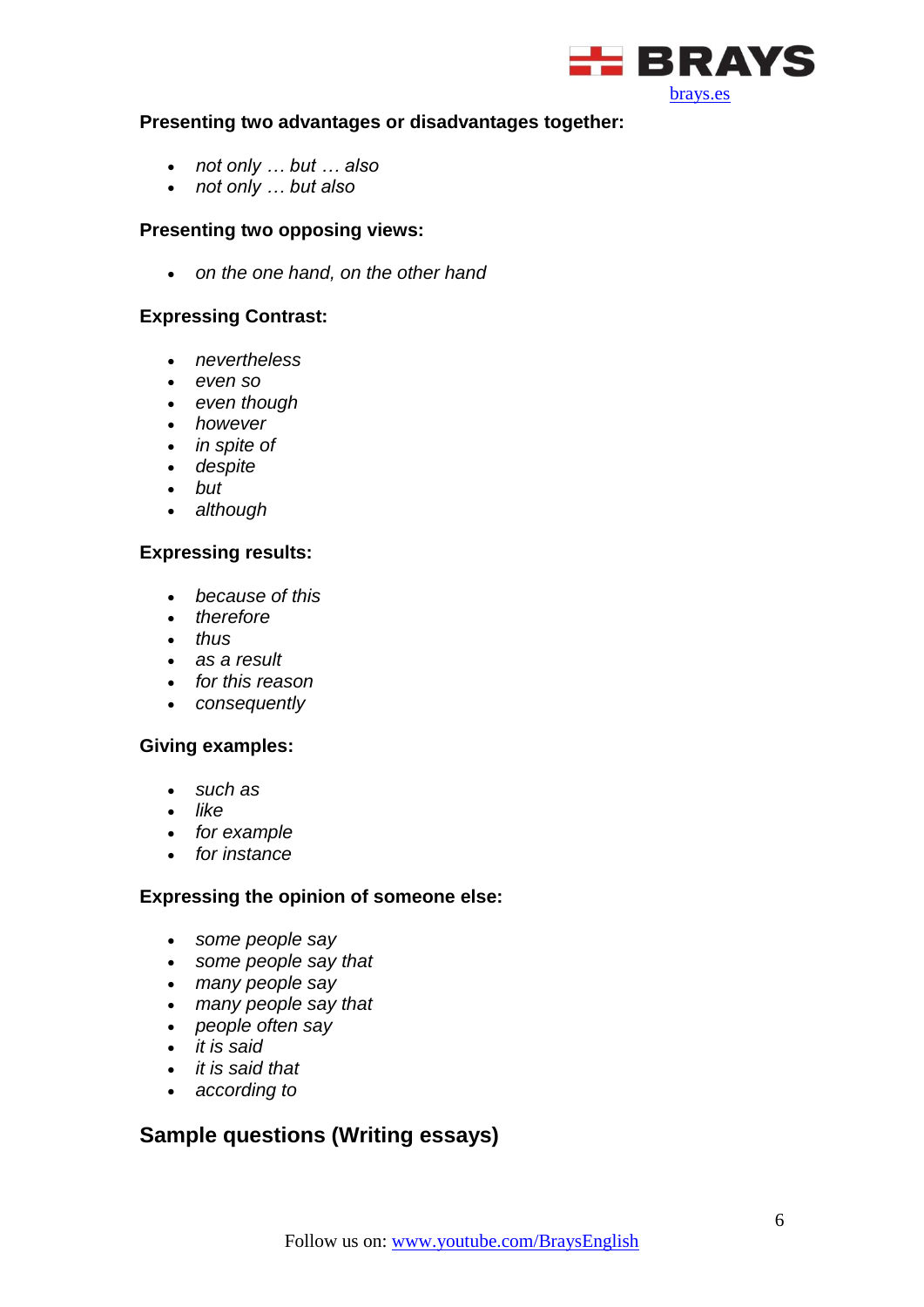

1. You have done a project on transport in your English class. Your teacher has asked you to write an essay giving your opinions on the following statement.

*Because cars are so convenient public transport has no future.* 

Write your **essay in 140-190 words** in an appropriate style.

2. You have had a discussion on fashion in your English class. Your teacher has asked you to write an essay, giving your opinions on the following statement.

*Young people never want to dress the same as their parents*

Write your **essay in 140-190 words** in an appropriate style.

3. You have had a discussion on the media's treatment of famous people in your English class. Your teacher has asked you to write an essay, giving your opinions on the following statement.

*Famous people such as footballers, film stars and politicians, deserve to have a private life without journalists constantly following them.*

Write your **essay in 140-190 words** in an appropriate style.

[This page](http://www.firstcertificatewriting.co.uk/live/paper-2-writing-part-1-essays/) from First Certificate Writing gives 5 further titles with sample plans and answers. An excellent page.

# <span id="page-6-0"></span>**Part 2.1: Writing formal letters or emails**

### <span id="page-6-1"></span>**Introduction (Writing formal letters or emails)**

Writing formal letters is a necessary skill that you need for most ESL or EFL exams at Intermediate Level and above.

Examples:

- You are given an article to read from a newspaper. You write to the newspaper disagreeing with the article.
- You write to complain about something.
- You write making suggestions about something.
- You write requesting information.
- You write giving information.
- You write requesting permission.

# <span id="page-6-2"></span>**Useful phrases (Writing formal letters or emails)**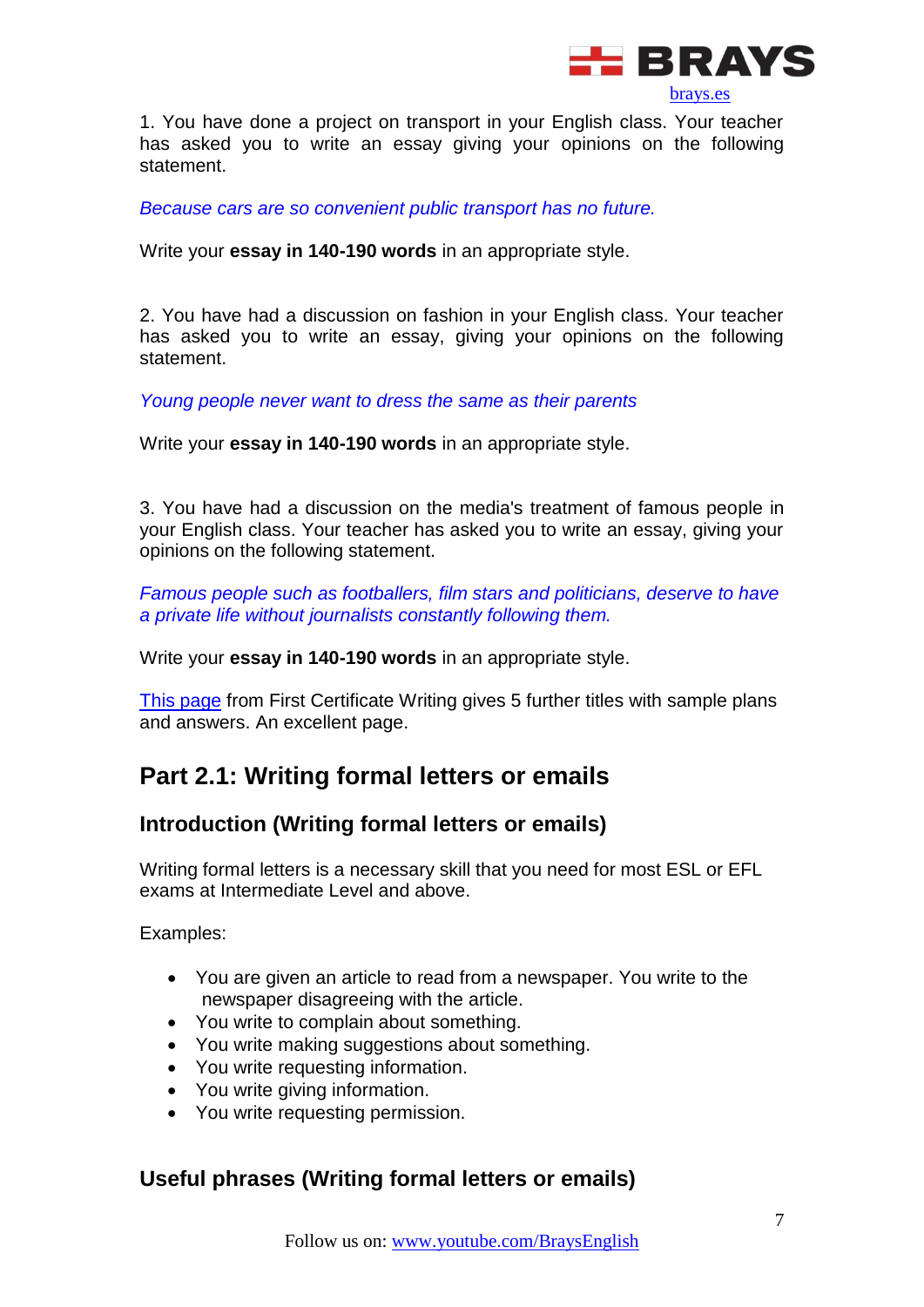

#### **a) Writing formal letters generally:**

Greetings:

- *Dear Sir*
- *Dear Madam*
- *Dear Sir/Madam*
- *Dear Mr Brown*
- *Dear Ms Jones etc.*

#### Reason for writing:

- *I am writing in response to your article/advertisement/letter*
- *I am writing with regard to your article/advertisement/letter*
- *I am writing regarding your article/advertisement/letter*
- *I am writing on behalf of*

#### Ending the letter:

- *I look forward to receiving your reply*
- *I look forward to your reply*
- *I look forward to hearing from you*
- *I am, yours faithfully (if you don't know the name of the person you are writing to)*
- *I am, yours sincerely (if you know the name of the person you are writing to)*
- *Yours faithfully*
- *Yours sincerely*

### **b) Writing formal letters to complain:**

Reason for writing:

- *I am writing in order to complain about*
- *I am writing to complain about*

Introducing the complaint:

- *Firstly*
- *In the first place*
- *First of all*
- *My first complaint is*
- *The first problem is*
- *The first thing I would like to draw your attention to is*
- *My first concern is*

Introducing further complaints:

- *Secondly*
- *In the second place*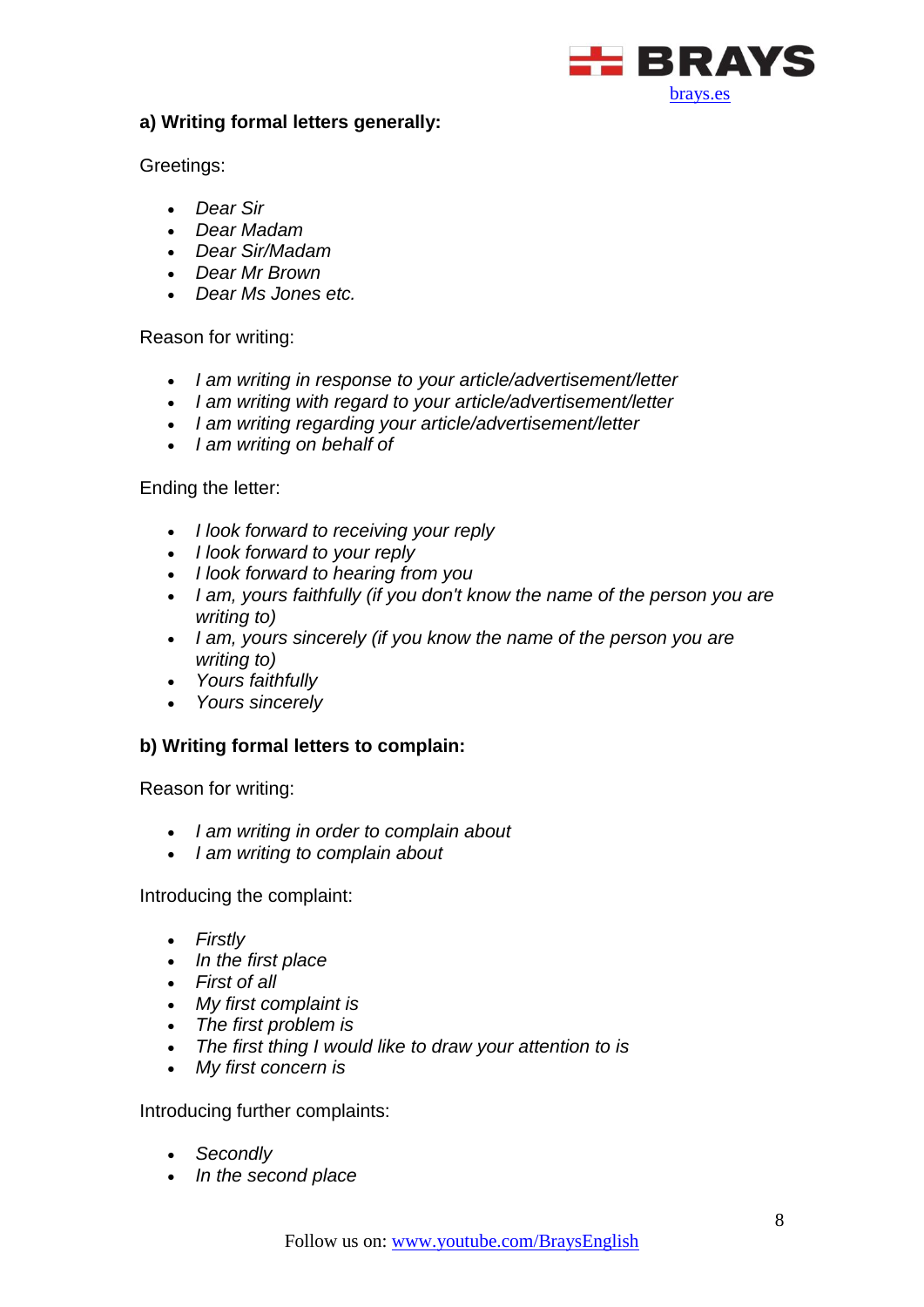

- *Not only …….but also*
- *In addition*
- *In addition to this*
- *Added to this*
- *…….was also unacceptable*

Demanding action:

- *I suggest that you replace the item*
- *I therefore suggest that I be given a full refund*
- *I would be grateful if my money was refunded*
- *I would be grateful if you could give me a full refund*

#### Ending the letter:

- *I look forward to hearing from you*
- *I look forward to receiving a full refund*
- *I look forward to receiving a replacement*
- *I look forward to receiving your explanation*

#### **c) Writing formal letters to make suggestions:**

Reason for writing:

- *I am writing to suggest*
- *I am writing to arrange*
- *I am writing to offer suggestions*
- *I am writing make arrangements*

#### Making first suggestion:

- *My first suggestion is*
- *First of all I suggest*
- *I would like to suggest*

#### Making further suggestions:

- *Another possibility is*
- *A further possibility is*
- *I further suggest*
- *I would further suggest*
- Secondly

#### Offering a choice:

- *Would you therefore mind choosing between ….?*
- *Either……or*
- *You might choose either ……. or*

#### **d) Writing formal letters to request information**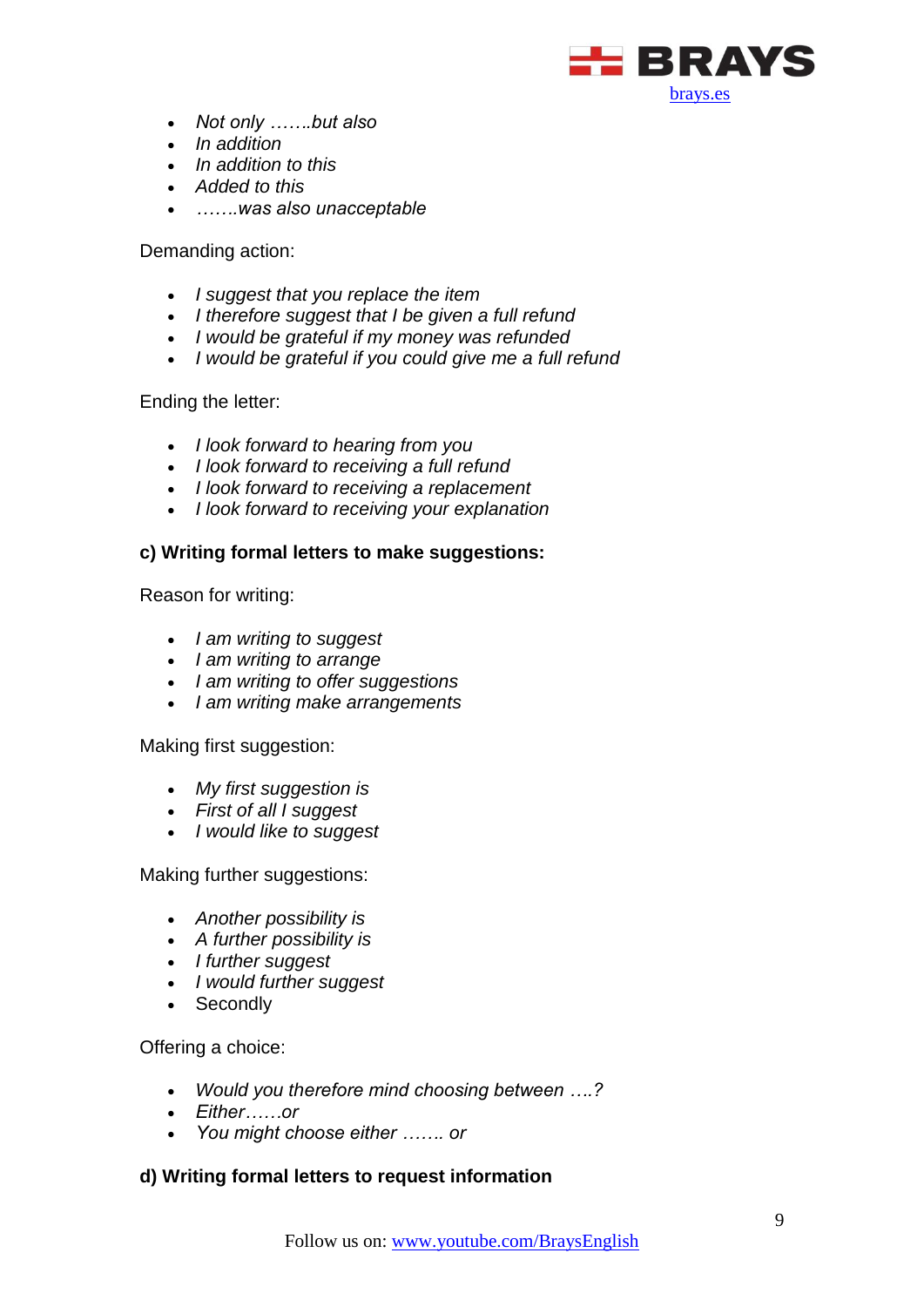

Reason for writing:

- *I am writing to receive further information about*
- *I am writing to enquire about*
- *I am writing to receive more detailed information about*
- *I am writing to receive further details about*

Requesting first piece of information:

- *The first thing I would like to know is*
- *First of all I would like to know*
- *I wonder if you would mind telling me first of all ….?*

Requesting further information:

- *Could you also tell me….?*
- *Could you also inform me ….?*
- *Would you also mind informing me ….?*
- *Would you also mind telling me ….?*
- *Do you know ….?*
- *I would also like to know if*
- *I would also like to know whether*
- *I hope you might also let me know about …*

Thanking for information:

- *I would like to thank you in advance for this information*
- *Thanking you in advance for this information*
- *Thanking you in advance*

#### **e) Writing formal letters to give information:**

Reason for writing:

- *I am writing to inform you about*
- *I am writing to provide you with information about*
- *I am writing to let you know that*

Providing first point:

- *The first thing I would like to inform you of is*
- *The first thing I would like to tell you is*
- *The first thing I wish to inform you of is*
- *I would like to begin by informing you*

Providing further points:

*I would also like to let you know that*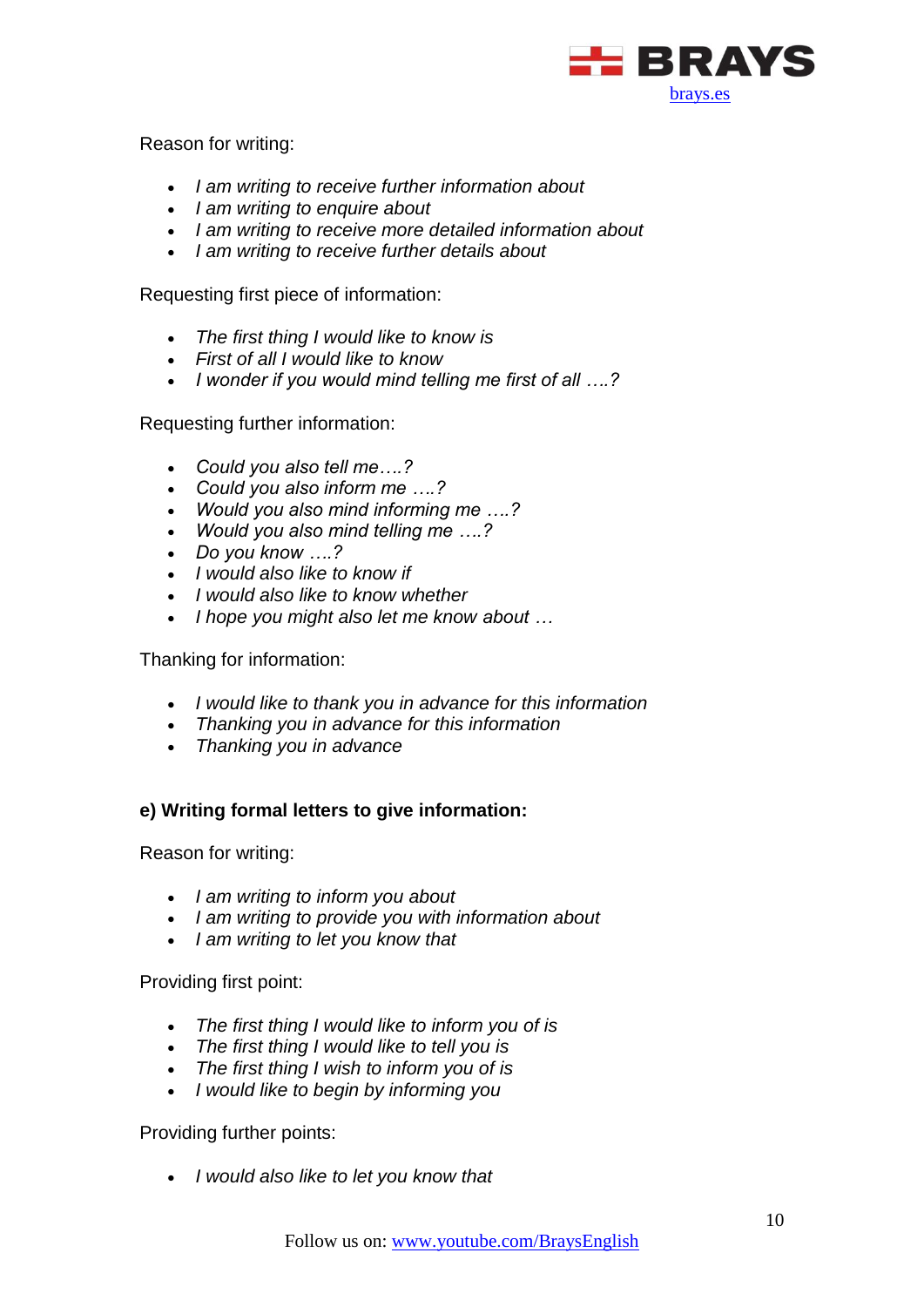

- *I would also like to inform you that*
- *You might also find the following information useful*
- *It might also be useful for you to know that*
- *Another piece of information that might be useful*

#### Ending the letter:

- *If you require further information, please do not hesitate to as*
- *If I can be of further assistance, please do not hesitate to ask*
- *I will willingly provide further information on request*
- *I am at your disposal should you require further information*
- *I am at your disposal should you need further assistance*
- *Please do not hesitate to ask should you require further information*

#### **f) Writing formal letters to request permission**

Reason for writing:

- *I am writing to ask permission to*
- *I am writing to ask permission for*
- *I am writing to request permission to*
- *I am writing to request permission for*
- *I am writing to ask if I might*

#### Making first request:

- *Firstly I wonder if you would*
- *First of all I wonder whether you would mind*
- *The first request I would like you to consider is*

Making further requests:

- *I would be grateful if you would also consider*
- *I wonder if it might be possible for me to*
- *I would also like to request permission for*
- *I would also like to request permission to*

Thanking for permission

- *Many thanks for kindly considering my requests*
- *Thank you for considering my requests*

### <span id="page-10-0"></span>**Sample questions (Writing formal letters and emails)**

1. You are helping to organise a visit to an English Language Academy in Manchester. You have received a letter from John Webster, the director of the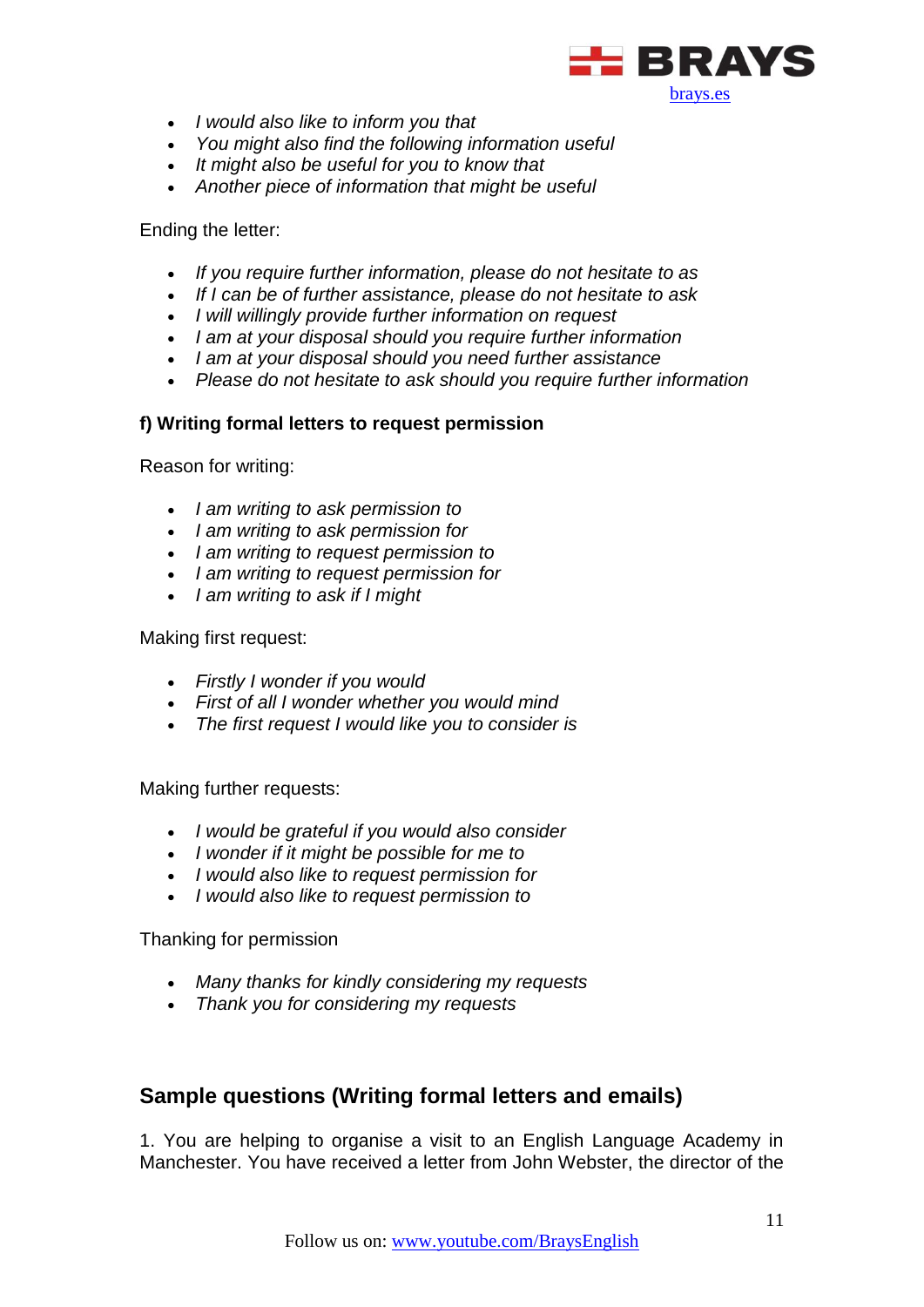

Academy. Read the letter and the notes you have made. Then write a letter to Mr Webster using all your notes.

*I am very glad to see that you are coming to our academy in July. I am sure you will all have a very enjoyable time and that you will learn a lot of English.*

*Your can either stay all together in a youth hostel, or individually with local families. Please tell me which you would prefer.*

*Tell me something about your group so that I can organise interesting spare time activities. What sort of things do they like doing?*

*Please ask if you need any further information.*

*Yours sincerely,*

*John Webster*

Your notes:

- Paragraph 1 learning a lot of English is very important because .....
- Paragraph  $2 say$  which you prefer, and why.
- Ask what the weather's like in Manchester and what clothes you will need.

Write your **letter in 140-190 words**. You must use grammatically correct sentences with accurate spelling and punctuation in a style appropriate for the situation.

#### 2. Write **140-190 words** in an appropriate style.

You have just returned from a trip to Canada. You flew there and back with Maple Air. You decide to write to the airline to complain about your flight and ask for some money back.

Read the advertisement and the notes you made and then, using the information, write a letter to the airline. You may add other relevant points of your own.

### *FLY MAPLE AIR TO CANADA*

We offer:

- 3 flights a day
- wide, comfortable seats
- friendly, well-trained staff
- a good choice of food special diets no problem
- the latest in-flight entertainment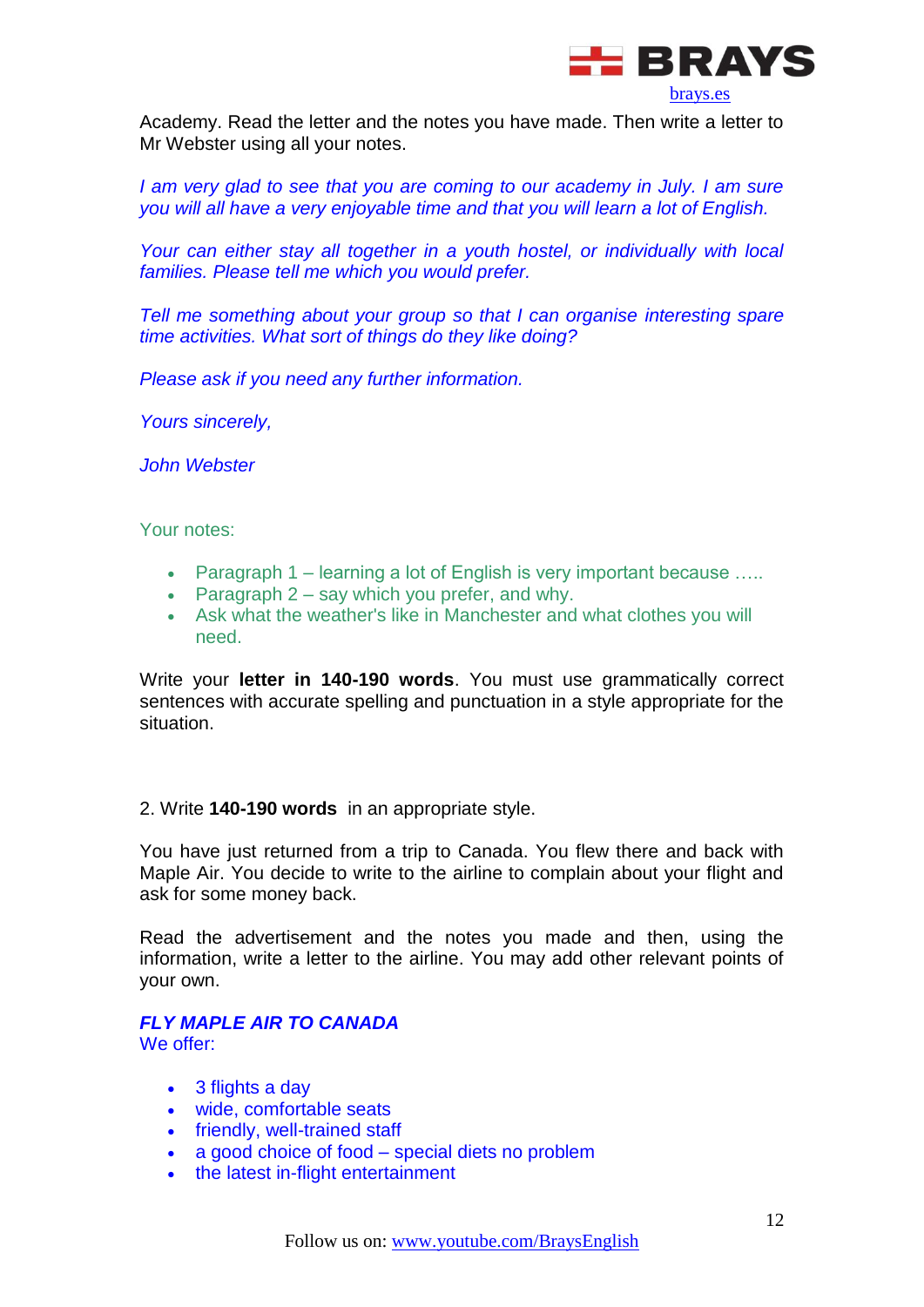

#### **Phone 0179 765893 now or see your travel agent for more details.**

Your notes:

- Late boarding
- Staff quite rude
- No vegetarian food for me
- Old film

Write your **letter of complaint**. Do not include any postal addresses.

3. Your parents have seen the following advertisement.

#### **IVY GRANGE HEALTH FARM**

A marvellous experience and wonderful opportunity to get you fit.

Individualised health and fitness programmes in charming rural setting.

They want you to send an email to ask for further details including answers to the following questions:

Where? Places available in August? How much for a week? Drinking allowed? Any trips? What type of exercise?

Write an email in **140-190 words** in an appropriate style.

[Click here](http://www.firstcertificatewriting.co.uk/live/paper-2-writing-part-2-formal-email/) for 5 samples of formal emails from First Certificate Writing, answers included, and [click here](http://www.firstcertificatewriting.co.uk/live/paper-2-writing-part-2-formal-letter/) for 5 formal letters, again with suggested answers.

# <span id="page-12-0"></span>**Part 2.2: Writing informal letters or emails**

### <span id="page-12-1"></span>**Introduction (Writing informal letters or emails)**

Writing informal letters and emails involves writing letters or emails to friends or relatives.

When writing an informal letter or email our language is more relaxed and we are able to use abbreviations which is rare in other forms of English writing, except perhaps when using direct speech.

Look also at "**Writing Formal Letters and Emails"** and compare.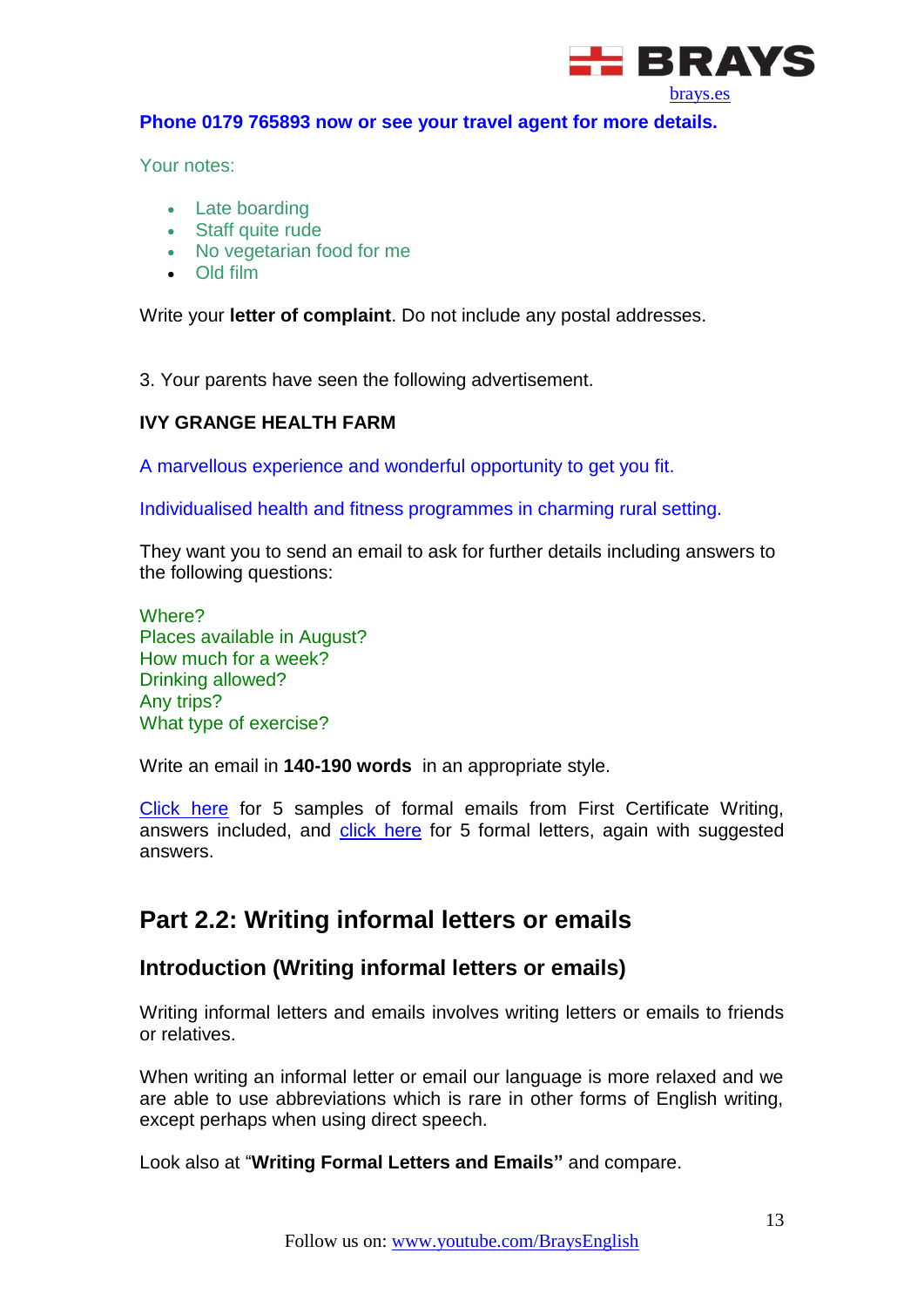

# <span id="page-13-0"></span>**Useful phrases (Writing informal letters or emails)**

#### **Informal Letters - Greetings:**

- *Dear Jim*
- *Hello Jim*
- *Hi Jim*

#### **Informal Letters - Introductory paragraph:**

- *Sorry I haven't written for ages*
- *Sorry it's taken me so long to write*
- *How's it going?*
- *How are you?*
- *How are things with you?*
- *How are things?*

#### **An informal letter referring to good news:**

- *Glad to hear about*
- *I'm really glad to hear about*
- *I'm very happy to hear about*
- *I was very happy to read about*
- *Great news about your*

#### **An informal letter referring to bad news:**

- *I'm extremely sorry to hear about*
- *I'm very sorry to hear about*
- *Sorry to read about*
- *Its very sad to hear about your*
- *I can't tell you how sad I am that*

#### **Informal Letters - Introducing points**

- *By the way*
- *Did you hear about*
- *Did you see*
- *Have you seen*
- *Tell me about*
- *Oh, another thing*

#### **Ending an informal letter or email:**

- *Well, time to go*
- *Well, it's time to go*
- *Well, got to go*
- *Well, time to close*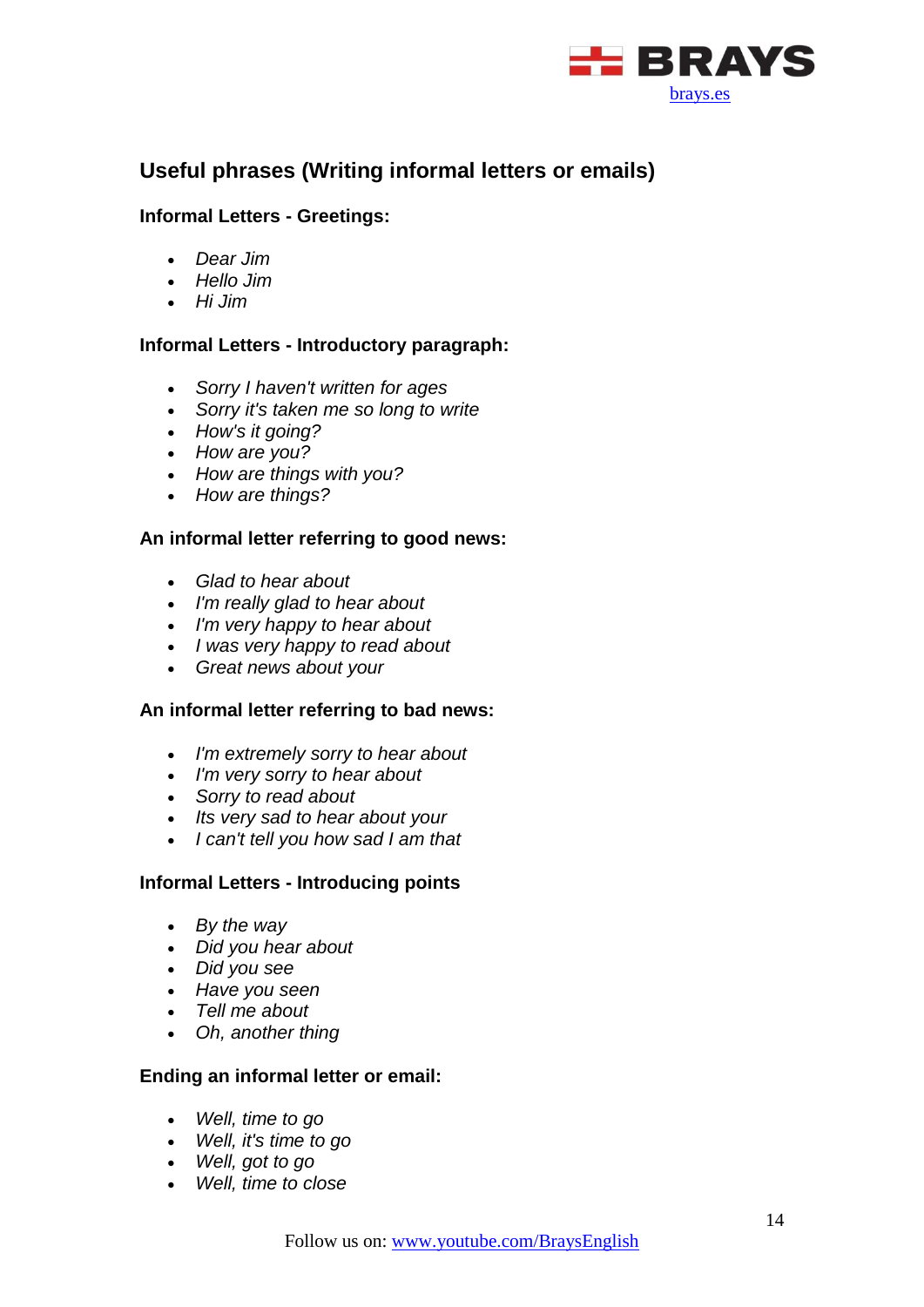

- I've got to leave off now
- *Write soon*
- *Make sure you write soon*
- *Love*
- *Lots of love*
- *All my love*
- *Will write again soon*
- *Look after yourself*
- *Take care of yourself*
- *All the best*
- *Everything good*

# <span id="page-14-0"></span>**Sample Questions (Writing Informal Letters and emails)**

1. Write **140-190** words in an appropriate style

Your Scottish friend, Maggie, has sent you an email asking you to help her organise a special surprise birthday party for her brother Rupert. Read Maggie's email and the notes you have made. Then write an email to Maggie using **all** your notes..

*We must make sure that Rupert doesn't know we are planning this surprise. I'm not sure how many people to invite but our house is definitely too small. Do you think we should book the Royal hotel for the evening and have the party there? You know that Rupert is very keen on music so we could hire a live band.*

*I've also been wondering what we could all buy as a present. What do you think?* 

*Could you come the day before the party to help with preparations. There's a lot to plan so I'd really like your help. Can you suggest something else that will really make the party special?* 

*All for now.*

*best wishes,*

*Anne*

Your notes:

- Paragraph 1 Royal Hotel sounds OK but very expensive
- Paragraph 2 Rupert really enjoys fishing
- Paragraph 3 Sorry, busy that day.
- Paragraph 3 Something else Yes, how about ....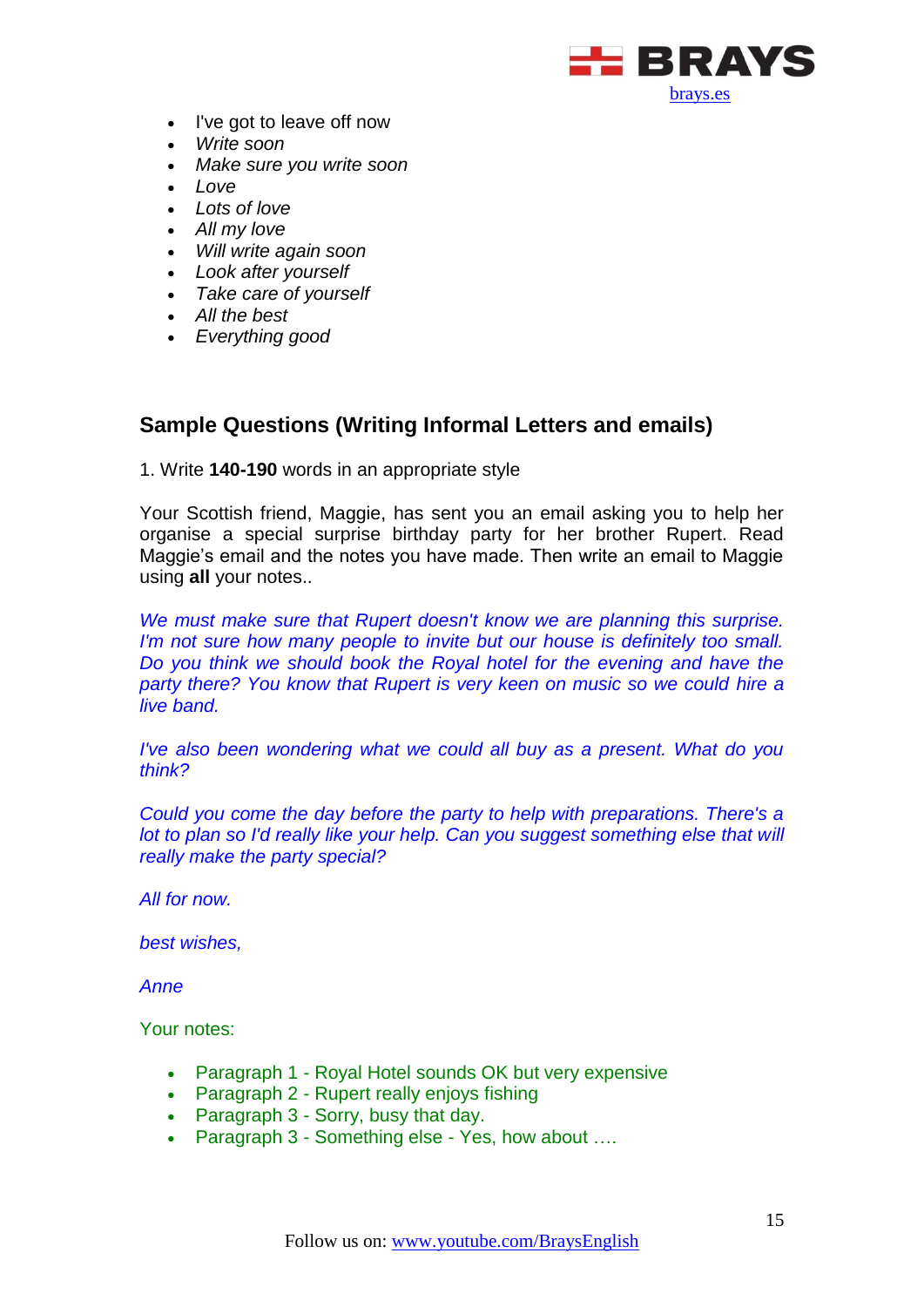

Write your **email**. You must use grammatically correct sentences with accurate spelling and punctuation in a style appropriate for the situation.

#### 2. Write **140-190 words** in an appropriate style.

You are studying in Britain and you've recently received a letter from a friend, Susan, who is interested in in arranging a day trip for a group of students. Read Susan's letter, the advertisement and the notes you have made. Then write a letter to Susan, using **all** your notes.

..... and the students in my class are really interested in going on a day trip. I *know you went on a boat trip with your class recently. Could you tell me what it was like and whether you'd recommend it?*  Susan

#### **Castle and Lake Boat Trips**

- Departures 9 a.m. or 11 a.m. daily
- Lunch at restaurant
- Afternoon at lake with choice of water sports
- Reasonable prices with reductions for groups

#### Your notes:

- Farlier boat less crowded
- Take a packed lunch because ........
- You must try ……..(watersport)
- Group minimum is 15

Write your **letter**. You must use grammatically correct sentences with accurate spelling and punctuation in a style appropriate for the situation.

3. Your friend, Jim, has written you an email, part of which says:

My parents have given me some money for passing my exams. I don't know whether to spend it on going to watch United in Madrid, or whether I should save up a bit more and buy some clothes. What do you think?

Write an email in reply in **140-190 words**.

5 more sample informal email questions with answers, from First Certificate Writing, can be [found on this page.](http://www.firstcertificatewriting.co.uk/live/paper-2-writing-part-2-informal-email/) An informal letter can be [found here.](http://www.firstcertificatewriting.co.uk/live/part-2-informal-letter-7/)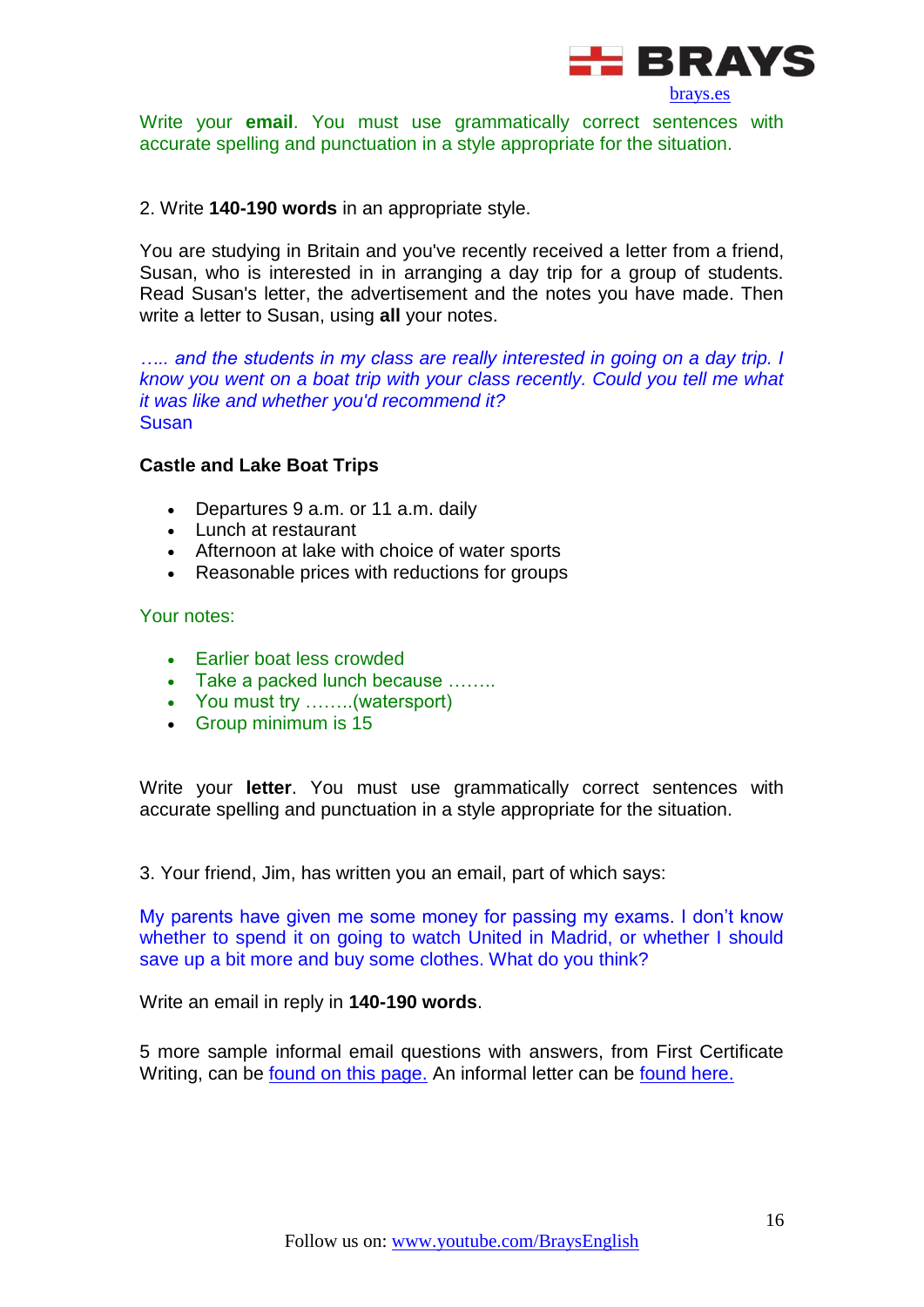

# <span id="page-16-0"></span>**Part 2.3: Writing articles**

# <span id="page-16-1"></span>**Introduction and tips (Writing articles)**

- **ANSWER THE QUESTION**
- PLAN your article.
- Give your article a title.
- Make sure you have at least 4 paragraphs.

*Ask rhetorical questions to get your readers' attention.* Eg. What would the world be like without oil? What will life be like in 20 years time?

*Speak directly to your readers.* Eg. Let's just imagine some of the possibilities.

*Give examples* where appropriate.

*Use humour* where appropriate

- Give a conclusion and summary in the last paragraph.
- Finally, give your opinion where appropriate.
- REVISE your article to correct mistakes.

# <span id="page-16-2"></span>**Useful phrases (Writing articles)**

#### **Rhetorical phrases:**

- *Have you ever ……..?*
- *What do you think about ……..?*
- *Are you one of those people who thinks that ……?*
- *Are you one of those people who …....?*
- *What would life be like if ……?*
- *Will the future bring us ….. ?*

#### **Introducing your first point:**

- *Firstly*
- *In the first place*
- *First of all*
- *The first thing to consider is*
- *One thing to consider is*
- *To begin with*

#### **Introducing more points:**

*Secondly*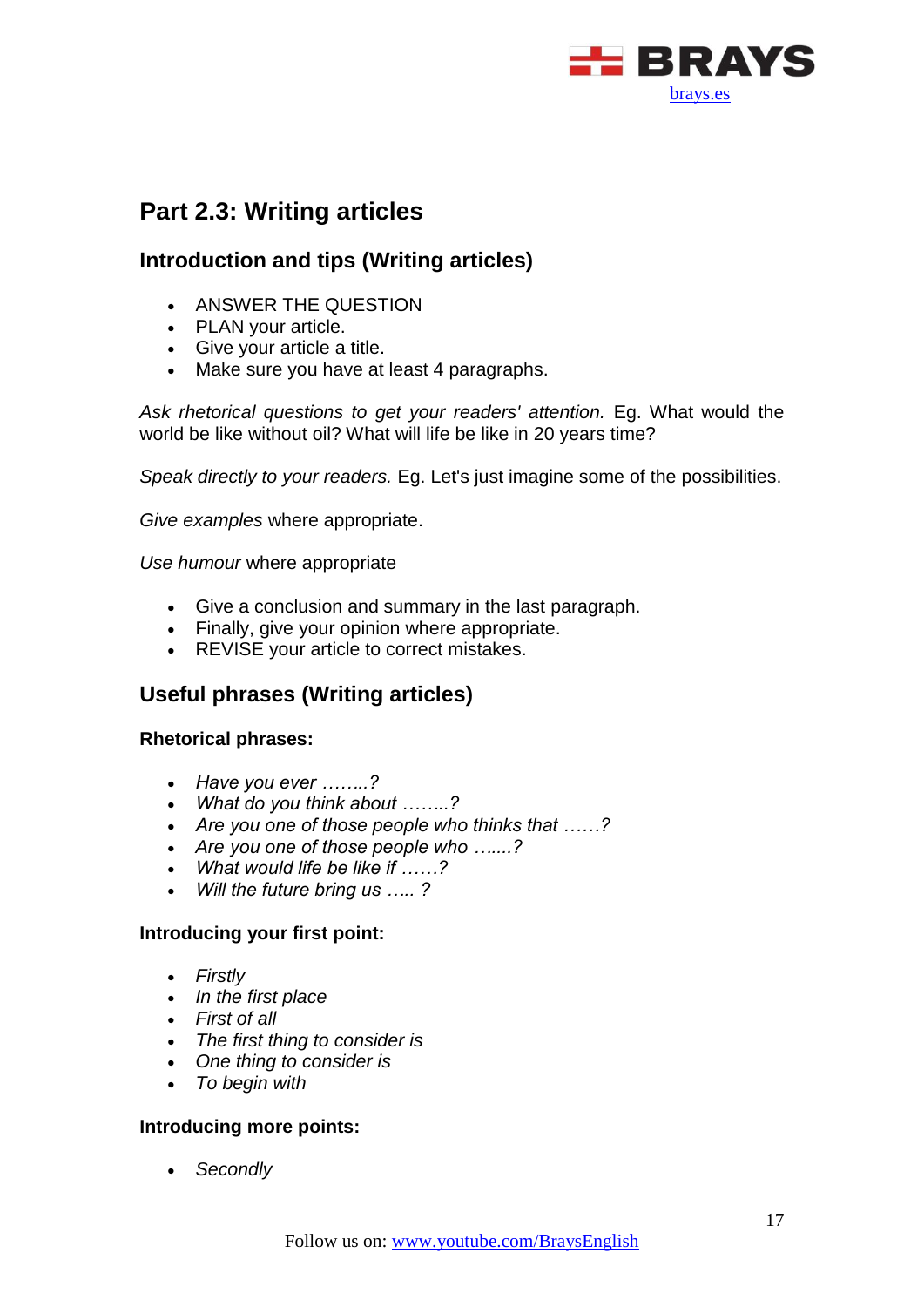

- *Another consideration*
- *Yet another consideration*
- *Another thing to consider is*
- *Added to that*
- *Apart from that*
- *In addition to this*

#### **Introducing your final points:**

- *In conclusion*
- *To conclude*
- *To sum up*
- *So*

#### **Introducing your opinion:**

- *I think*
- *In my opinion*
- *Personally I believe that*
- *In my view*
- *If you ask me*
- *To my mind*
- *My personal opinion is*

### <span id="page-17-0"></span>**Sample questions (Writing articles)**

1. You see this announcement in your school's English language magazine .

#### *New Clubs after School*

*Your school wants to start some new after school clubs. Chess, table-tennis, judo, guitar playing and cookery have been suggested as possible clubs. What do you think?*

- *Tell us which one of these five ideas you like best and why.*
- *Make one other suggestion for a new club and explain why it would be a good idea.*

Write your **article** in **140-190 words** in an appropriate style.

2. You see this announcement in the *Leisure and Entertainment* magazine.

*Could you live without internet for a month?*

Write and tell us what difference this would make to your life. We will publish the best article.

Write your **article** in **140-190 words** in an appropriate style.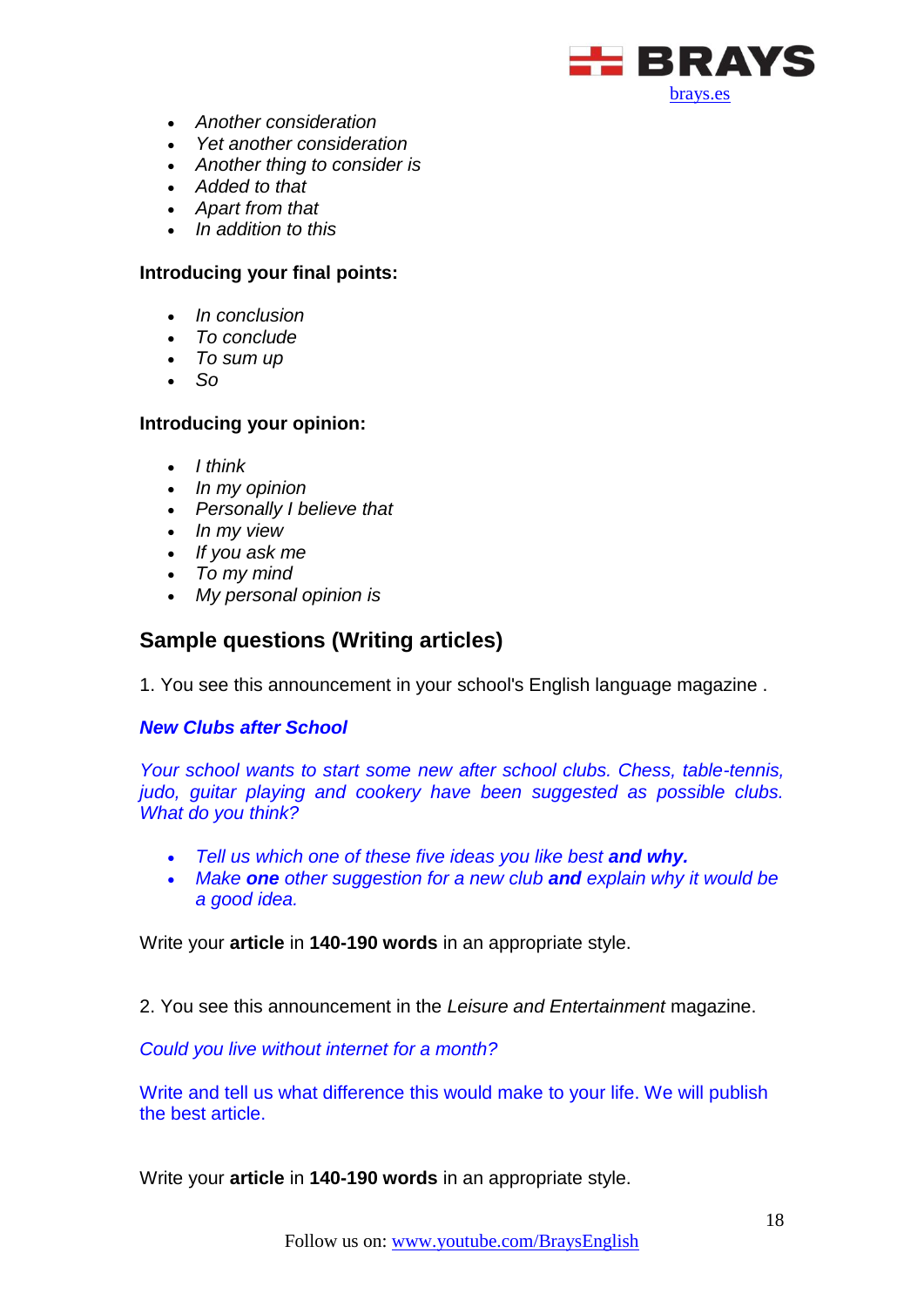

3. You see this announcement in a magazine.

*We invite you to write an article on 'The City of the Future'.*

In what ways will Cities be different in the future? In what ways will they be the *same? The writer of the best article will receive a prize.*

Write your **article** in **140-190 words** in an appropriate style.

3 more sample article questions from First Certificate Writing, with answers, [can be found here.](http://www.firstcertificatewriting.co.uk/live/paper-2-writing-part-1-articles/)

# <span id="page-18-0"></span>**Part 2.4: Writing reviews**

# <span id="page-18-1"></span>**Introduction and tips (Writing reviews)**

- **ANSWER THE QUESTION**
- PLAN your review.
- Make sure you have at least 4 paragraphs.
- Choose an appropriate title.
- The introduction will talk about what's being reviewed.
- Use a relaxed, friendly, chatty style.
- You can use contractions such as I'm, I've etc..
- Use a new paragraph for each point you want to make.
- Give your opinion.
- In the concluding paragraph give your opinion.

# <span id="page-18-2"></span>**Useful phrases (Writing reviews)**

#### **What I liked**

- *What I liked most was …..*
- *The thing I liked most was ….*
- *I was pleasantly surprised by …..*
- *….. would appeal to …..*
- *If you get a chance to ….*

#### **What I disliked**

- *What I disliked most was …..*
- *I was disappointed by ……*
- *I was disappointed with …..*
- *I was very disappointed by …..*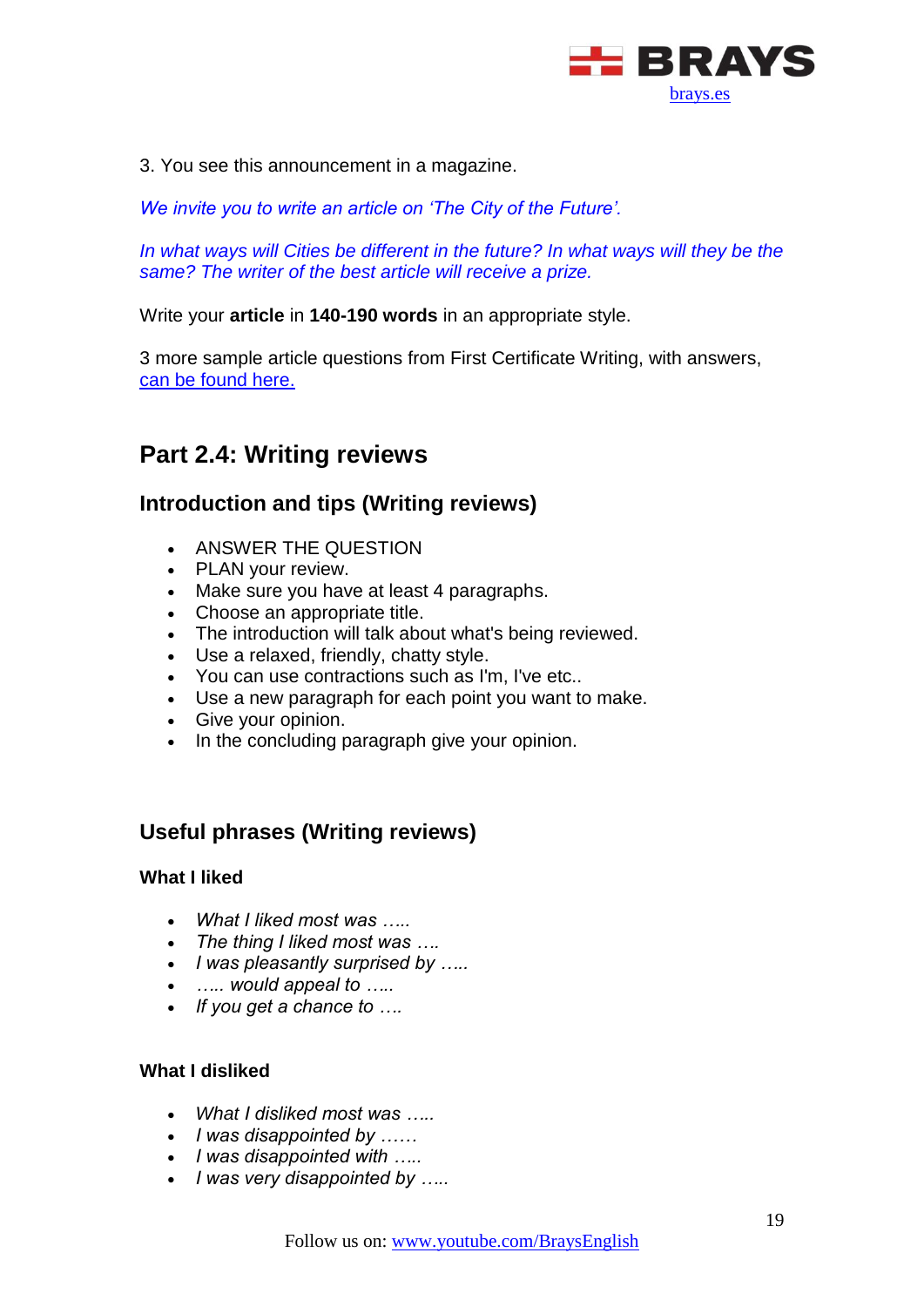

*I was very disappointed with ….* 

#### **Reviews of books:**

- *main character*
- *is set in*
- *comedy*
- *science fiction*
- *thriller*
- *romance*
- *comedy:*
- *author*
- *written by*
- *chapter*
- *factual*
- *fiction*
- *unbelievable*
- *bestseller*
- *chapter*
- *ending*

#### **Reviews of films, tv programmes, plays:**

- *lead role*
- *star role*
- *star*
- *star actor*
- *star actress*
- *starring*
- *secondary role*
- *He plays a …….*
- *She plays a …….*
- *written by ….*
- *is set in …..*
- *based on a true story …..*
- *believable*
- *true to life*
- *not very believable*
- *far-fetched*
- *comedy*
- *romance*
- *science fiction*
- *ending*

#### **Reviews of hotels, restaurants, etc:**

- *location*
- *service*
- *setting*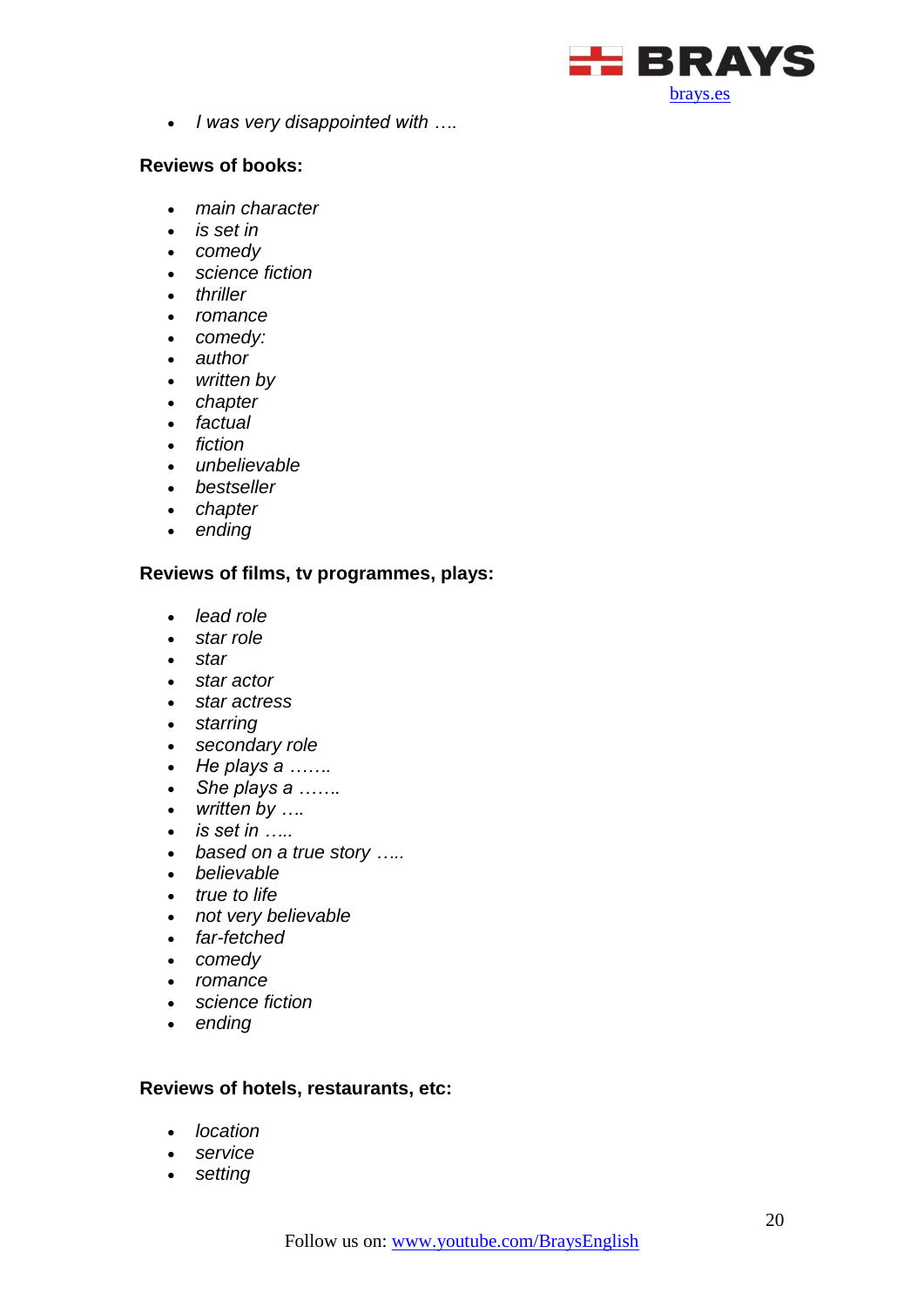

- *attractive setting*
- *disappointing setting*
- *owned by*
- *run by*
- *head chef (restaurant)*
- *waiters (restaurant)*
- *staff …….*
- *staff at reception …….(hotel)*
- *hotel facilities ….*
- *reasonable prices …..*
- *good value for money …..*
- *excellent value for money …..*
- *expensive*
- *a bit expensive*
- *overpriced*
- *not worth the money*
- *poor value for money*
- *always fully booked*
- *book in advance*

# <span id="page-20-0"></span>**Sample questions (Writing reviews)**

1. Your teacher has asked you to write a review for a book you have read recently. The best reviews will go in the school magazine. Review the book giving your opinion and saying whether or not you would recommend it.

Write your **review in 140-190 words** in an appropriate style.

2. Your teacher has asked you to write a review for a film you have seen recently on DVD or at the cinema. The best reviews will go in the school magazine. Review the book giving your opinion and saying whether or not you would recommend it.

Write your **review in 140-190 words** in an appropriate style.

3. At school you are building a tourist website in English. Your teacher has asked you to write a review of a restaurant you have eaten at in your town. Review the restaurant giving your opinion and saying whether or not you would recommend it.

Write your **review in 140-190 words** in an appropriate style.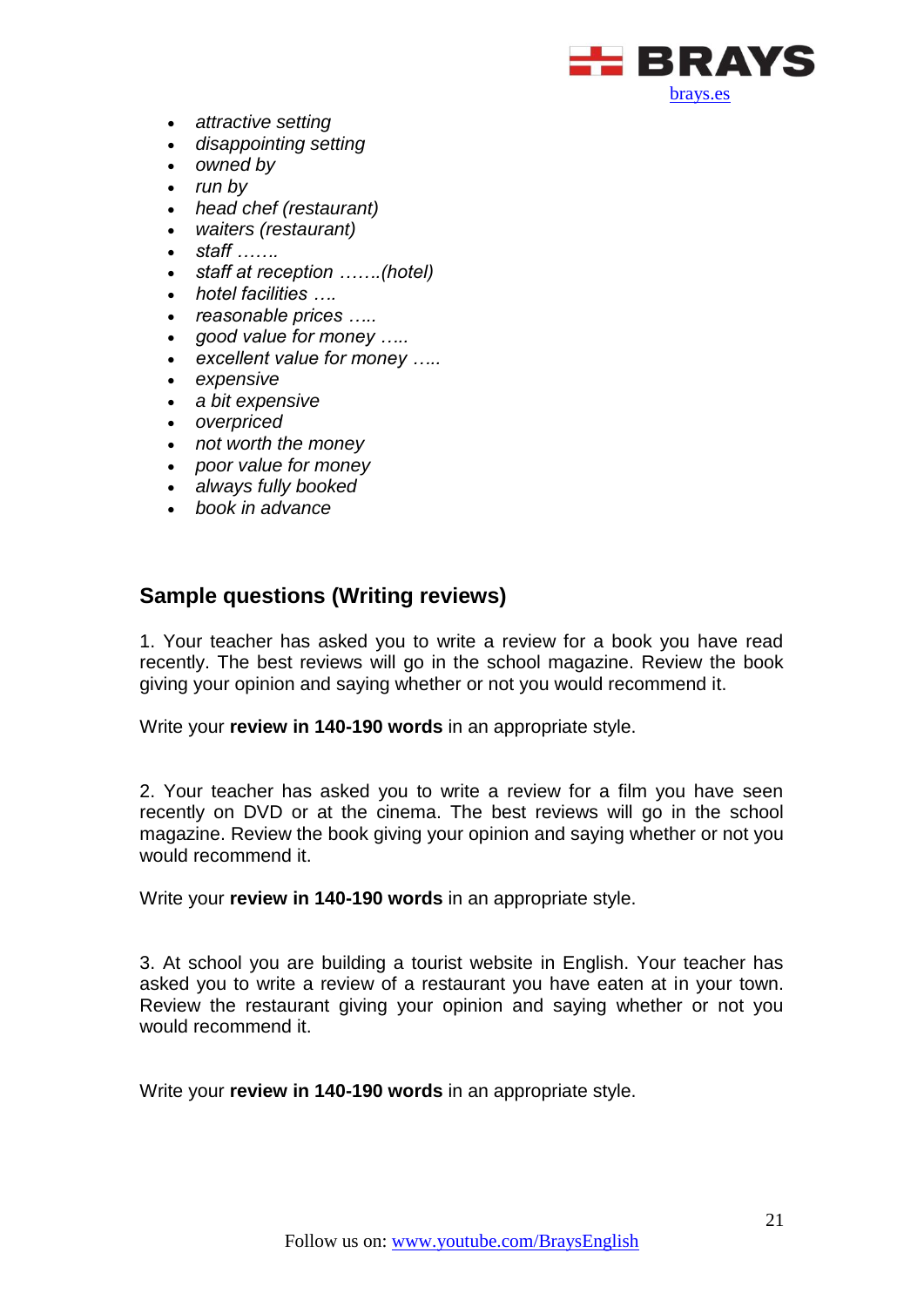

# <span id="page-21-0"></span>**Part 2.5: Writing stories**

# <span id="page-21-1"></span>**Introduction and tips (Writing stories)**

- ANSWER THE QUESTION
- PLAN your story.
- REVISE your story to correct mistakes.
- Give your story a title.
- Make sure you have at least 4 paragraphs.

*Paragraph 1* – background information.

*Paragraphs 2 and 3* - the main part of the story.

*Paragraph 4* – EITHER the climax or key moment of the story OR what happened after the climax.

#### **Remember**

Don't change the words you are given at all.

Read the words you are given carefully. Sometimes you can choose whether to start or finish with the words. At other times you have no choice.

Use past continuous for background information. For example – *It was raining heavily as we left the house….*

Use past perfect before the main events of the story. *but Anne had kindly lent me her umbrella.*

Use simple past for the main events. *There wasn't a single person on the street.*

Try to include some direct speech.

You can use contraction (haven't, couldn't etc). But a story should not be as informal as an email to a friend, for example.

### <span id="page-21-2"></span>**Useful phrases (Writing stories)**

#### **Time phrases:**

- *It all began*
- *Shortly afterwards*
- *Meanwhile*
- *Not long afterwards*
- *Some time later*
- *Later that day*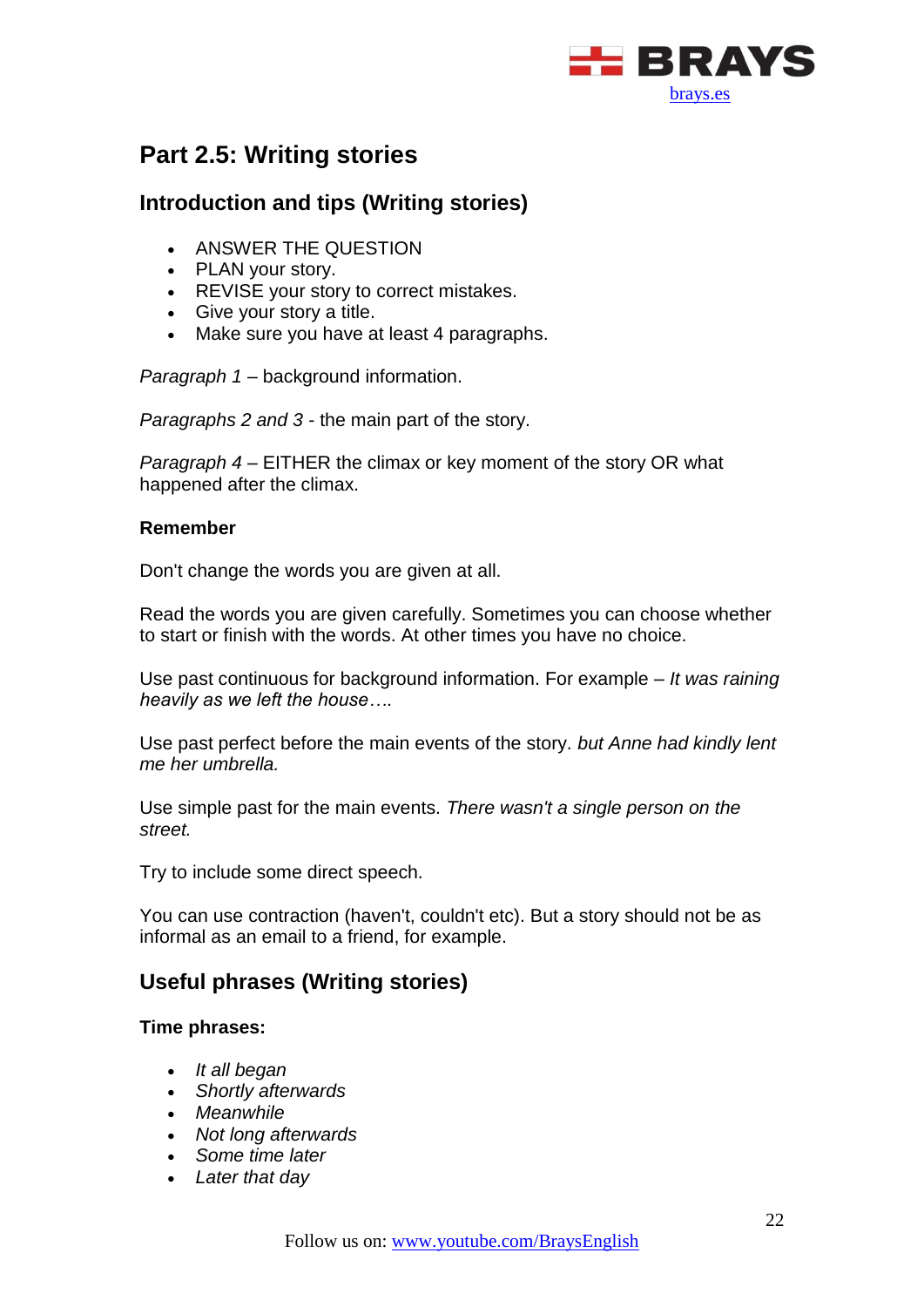

- *A little later*
- *Finally*
- *In the end*
- *Eventually*

#### **Phrases for dramatic effect:**

- *Suddenly*
- *All of a sudden*
- *Without warning*
- *Out of the blue*
- *Just at that moment*
- *Quite unexpectedly*
- *As if from nowhere*

#### **Direct speech:**

- *"…..", said Fred*
- *"…..", shouted Fred*
- *"…..", screamed Fred*
- *"…..", whispered Fred*
- *"…..", announced Fred.*
- *"…..", thought Fred*
- *"…..", cried Fred*
- *"…..", promised Fred*

#### **Concluding stories:**

- *When it was all over*
- *Looking back now*
- *In retrospect*
- *In the end*
- *After all that had happened*

# <span id="page-22-0"></span>**Sample questions (Writing stories)**

1. Your teacher has asked you to write a story for a student magazine. The story must **begin** with the following words.

*Simon opened the door and knew immediately he had made a mistake.* 

Write your **story in 140-190 words for** in an appropriate style.

2. Your teacher has asked you to write a story for a student magazine. The story must **begin** with the following words.

*I heard a noise coming from the garden so I went outside to investigate.*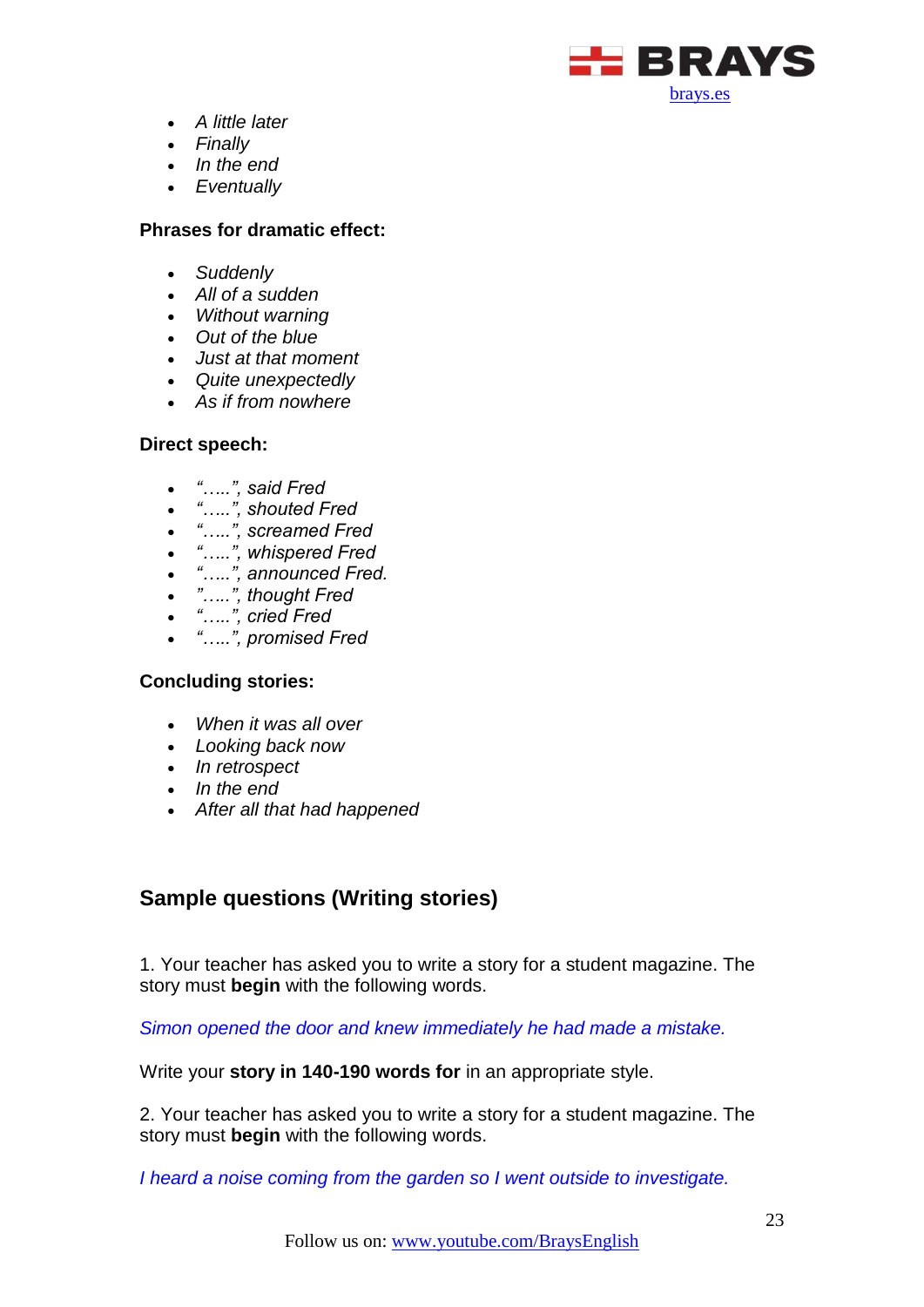

Write your **story in 140-190 words for** in an appropriate style.

3. You have been asked to write a story for a competition. The story must **begin** with the following words.

*It was five o'clock in the morning when there was a knock at the door.*

Write your **story in 140-190 words** in an appropriate style.

4. Your teacher has asked you to write a story for a college magazine. The story must **end** with the following words.

*It was very exciting but I wouldn't like to do it again.* 

Write your **story in 140-190 words** in an appropriate style.

5. Your teacher has asked you to write a story for a student magazine. The story must **end** with the following words.

*I knew I had to leave that city as soon as I possibly could.* 

Write your **story in 140-190 words** in an appropriate style.

6. You have entered a competition to write a story. The rules say it must **end**  with the following sentence.

*Suddenly, I woke up and realised it had all been a fantastic dream.*

Write your **story in 140-190 words** in an appropriate style.

7. You have entered a competition to write a story. The rules say it must **end**  with the following sentence.

*I was so relieved to see them again.*

Write your **story in 140-190 words** in an appropriate style.

8. You have entered a competition to write a story. The rules say it must **end**  with the following sentence.

*From that moment I swore I would never tell a lie again.*

Write your **story in 140-190 words** in an appropriate style.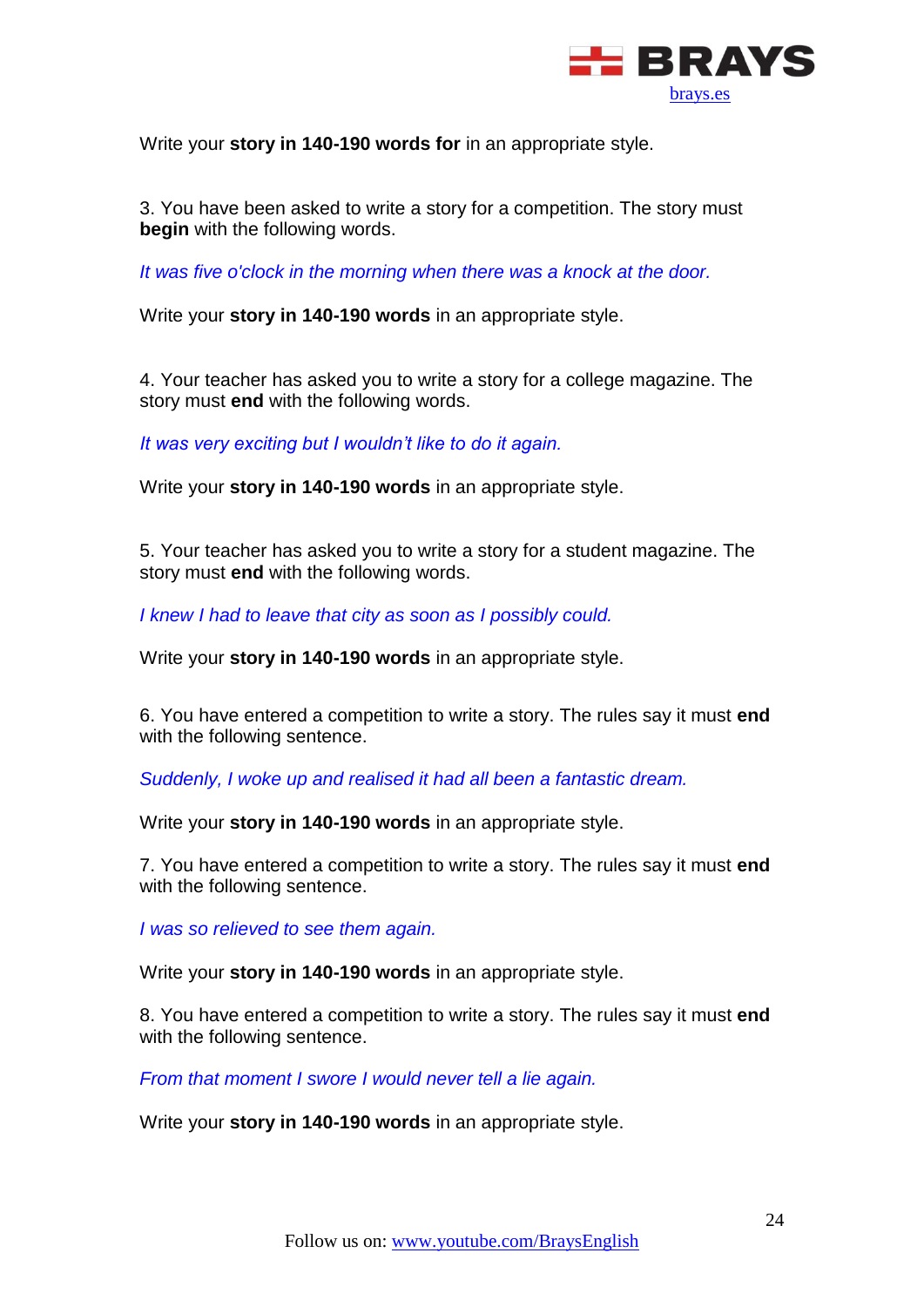

**Further examples** from Flo-Joe, for all writing types, can be found on this [page.](http://www.flo-joe.co.uk/fce/students/writing/makeover/archive.htm) A great site with authentic answers + marking with codes included.

**[Exam English Help](http://englishexamhelp.com/fce-writing/)** is another very good site with FCE Writing Samples and advice.

# <span id="page-24-0"></span>**Finally**

We at Brays hope that the information you have read helps you master the English language.

The fact that you have read this far should prove useful. But, obviously, the more you write, the better you become, especially if you have a good teacher to quide you.

To get the best from what you have read you need now to go to the next important stage:

- Select a question!
- Answer it
- Ask a tutor to guide you through the correction
- Repeat the process
- Repeat again and again

The more practice and guidance you have, the better you will become.

If you don't have someone with a sufficiently high level to guide you then [contact us here.](http://brays.es/contacto) If you live in Santander or Getafe we have small classes specialising in correction of writings and spoken English (with free online courses for FCE or FCE for Schools)

### **Online tutoring**



If you unable to attend one of our academies **Sarah Bray** provides very thorough online tutorials, with a free online course, via Skype. Sarah is a Management graduate from Warwick University with a Masters from Cranfield. She also has an 'A' grade Cambridge CELTA certificate and is a